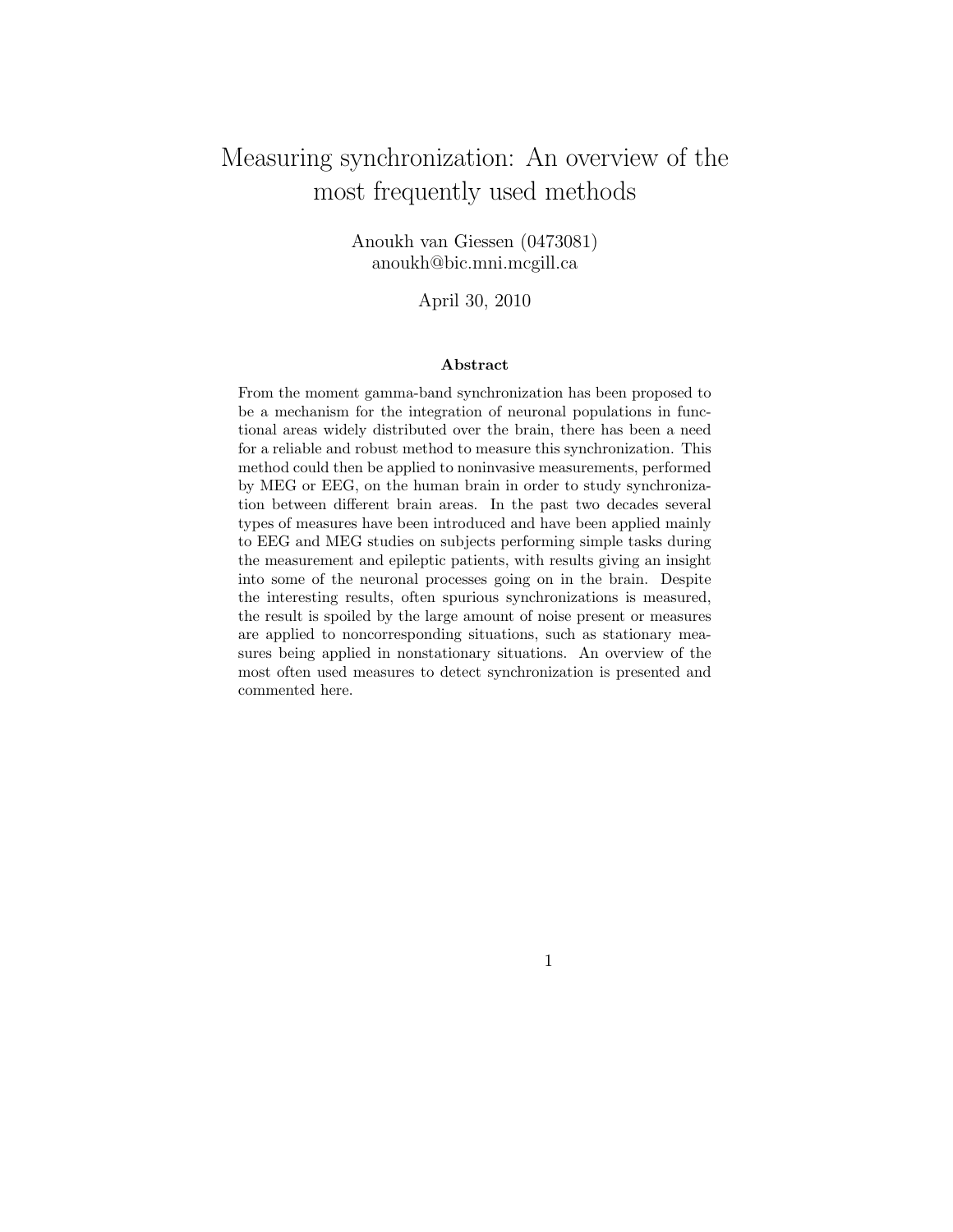# Contents

| 1        |                                | Introduction                                                                | 3                       |
|----------|--------------------------------|-----------------------------------------------------------------------------|-------------------------|
| $\bf{2}$ |                                | Direct measures of synchronization                                          | $\overline{\mathbf{4}}$ |
|          | 2.1                            |                                                                             | $\overline{4}$          |
|          | 2.2                            |                                                                             | 5                       |
| 3        | Phase synchronization          |                                                                             | 6                       |
|          | 3.1                            | Extracting the instantaneous phase $\dots \dots \dots \dots \dots$          | $\,6\,$                 |
|          |                                | 3.1.1                                                                       | $\overline{7}$          |
|          |                                | 3.1.2                                                                       | $\overline{7}$          |
|          | 3.2                            |                                                                             | $8\phantom{.}$          |
|          |                                | Volume conduction, chaotic systems, and noise<br>3.2.1                      | 10                      |
|          | 3.3                            |                                                                             | 10                      |
|          |                                | Measures using the wavelet transform<br>3.3.1                               | 11                      |
|          |                                | Measures using the Hilbert transform<br>3.3.2                               | 13                      |
|          | 3.4                            | Hilbert transform versus Wavelet methods $\ldots \ldots \ldots \ldots$      | 15                      |
| 4        | <b>Frequency Flow Analysis</b> |                                                                             | 16                      |
|          | 4.1                            | The method $\ldots \ldots \ldots \ldots \ldots \ldots \ldots \ldots \ldots$ | 17                      |
|          | 4.2                            | The ridge algorithm and Instantaneous Frequency Histograms                  | 19                      |
|          | 4.3                            |                                                                             | 20                      |
|          | 4.4                            |                                                                             | 22                      |
| 5        | <b>Discussion</b>              |                                                                             | 23                      |
| 6        |                                | References                                                                  | 26                      |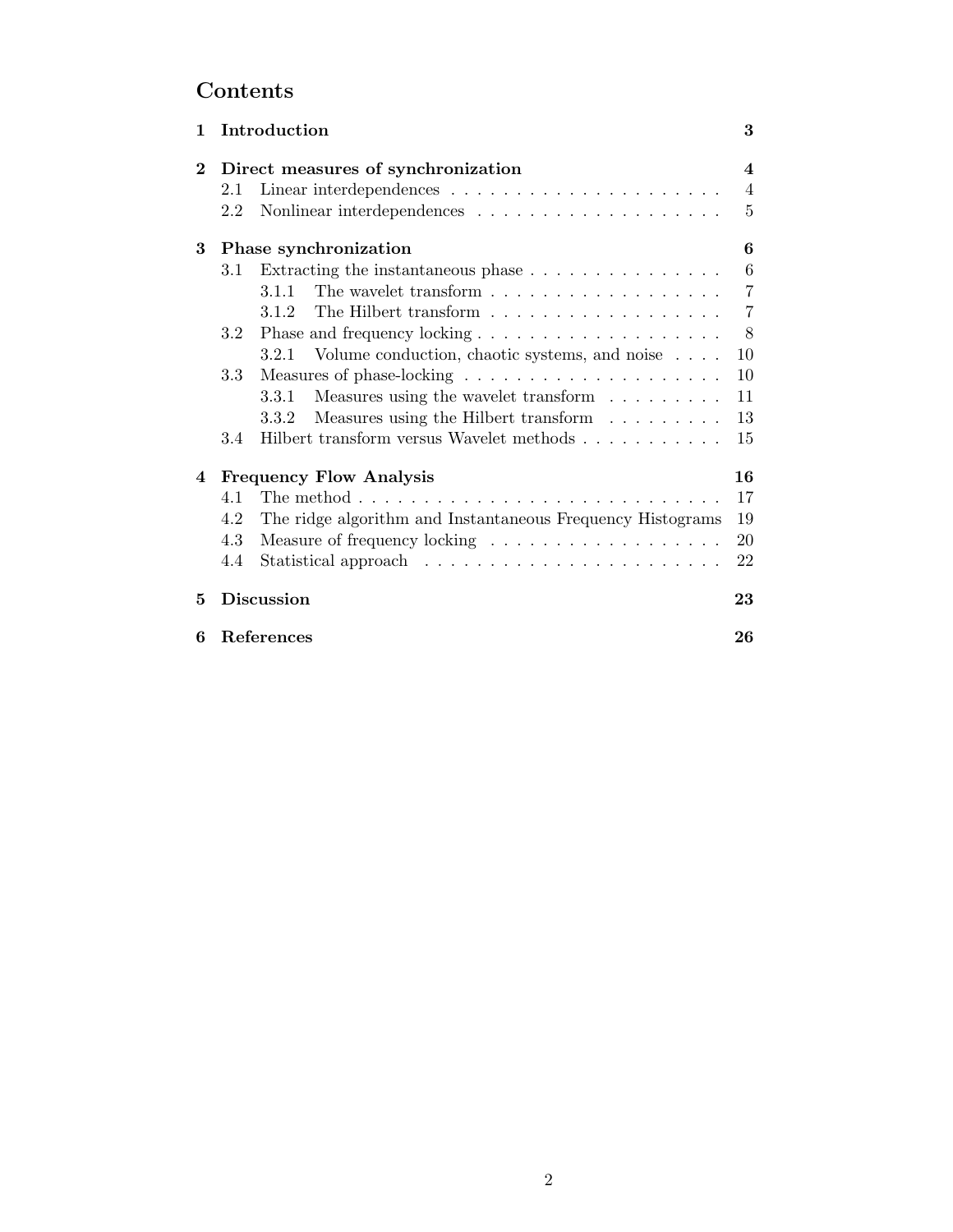# 1 Introduction

The brain is a complex dynamical system which relies on interactions between billions of neurons to produce coherent behaviours (Le van Quyen, M. et al, 2006). Cognitive acts require the integration of several functional areas widely distributed over the brain and in constant interaction with each other. This integration could be mediated by neuronal groups that oscillate in the gamma range (40-80Hz) and enter into phase-locking over a period of time; a phenomena which is called phase synchrony (Rudrauf, D. et al, 2006).

The role of synchronization of neuronal signals has been shown by results from experiments using micro-electrodes in animals. Synchronization between the activity of remote brain areas in the human brain can be studied by means of noninvasive measurements. This is possible because a group of synchronously firing neurons generate a magnetic field which can be registered outside the head by means of multichannel magnetoencephalography (MEG). Synchronization of neuronal activity between remote areas is then reflected as phase locking between MEG channels (Tass, P. et al, 1998).

Two scales of phase synchrony can be distinguished: short-range synchronies, measured from micro-electrode recordings between adjacent areas, and longrange synchronizations between widely separated brain regions (Lachaux, J. et al, 1999). Large-scale synchronization appears during integrative perceptive tasks, followed by an episode of desynchronization. Synchronization can also be a pathological phenomenon, in which the normal dynamic equilibrium of the brain is broken for a short period, which is the case with epileptic seizures (Le van Quyen, M. et al, 2006).

In order to study these phenomena of neuronal integration, several measures to detect synchronization have been proposed in the past decades. These measures all have their own characteristics: there are local and global measures, measures that can only be applied in stationary situations, measures to be used in case of nonstationarity, and measures that can be used in case of noise, or chaotic oscillations. Since synchronization measures are constantly being developed it is impossible to mention and compare all of them. In this paper an overview is given of synchronization measures that have been used most frequently in the past two decades in relevant literature. The focus is on the types of measures, the similarities and differences between them, and their advantages and limitations. The fields of research where they can be applied are sometimes mentioned but is not part of the main goal of this overview.

To give a clear overview the measures are divided in different classes; direct measures, measured applied using the concept of phase synchrony, and measures belonging to the concept of frequency flows. Within these classes there are measures for linear and nonlinear synchronization, which are applicable to stationary and/or nonstationary signals and of which some of them can also be applied in presence of noise. Finally, there are methods for measuring bivariate synchronization, i.e., synchronization between pairs of signals, and for multivariate synchronization, i.e., to measure synchrony amongst an arbitrary number of signals.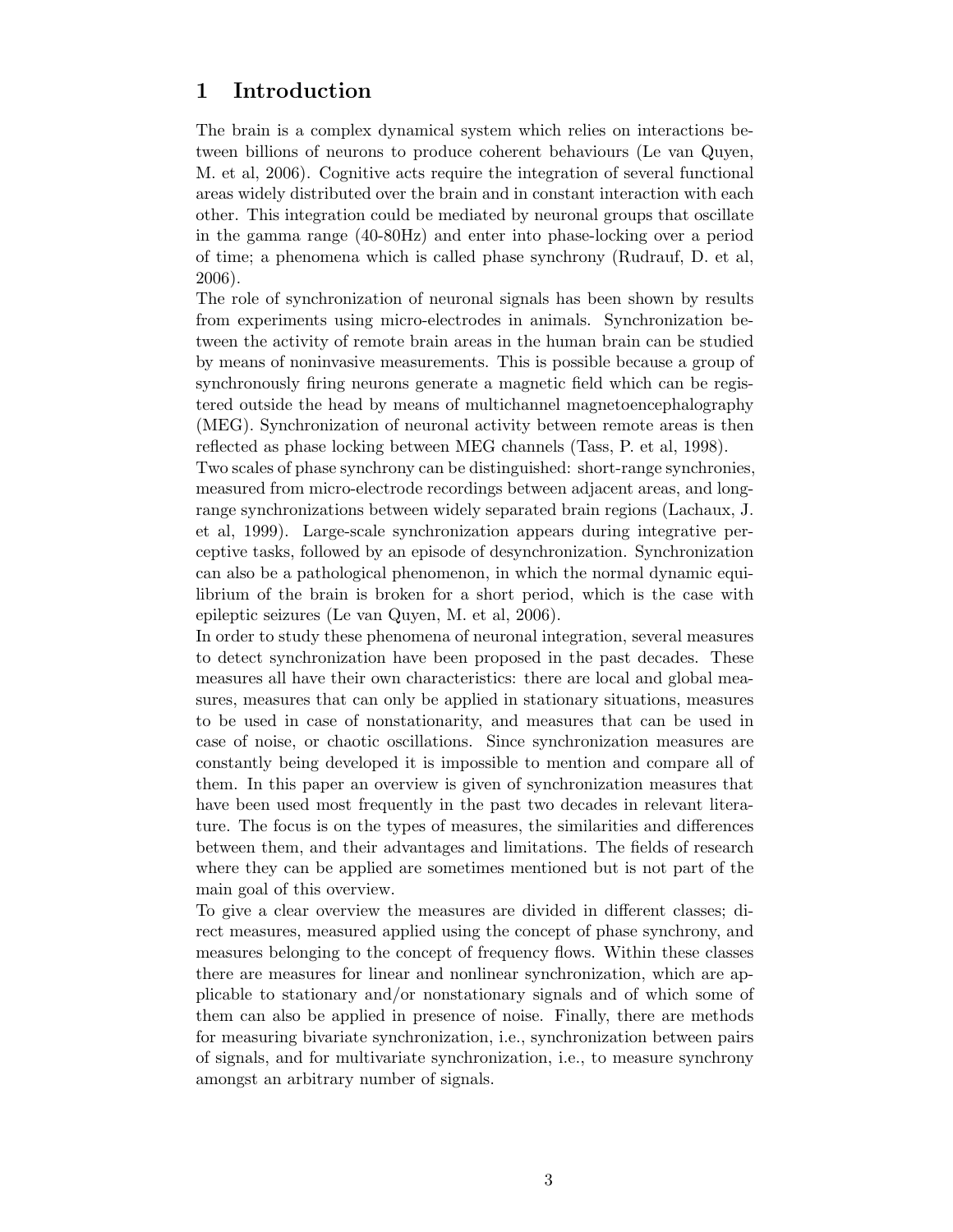## 2 Direct measures of synchronization

This family of measures can be applied directly to the measured signals. For these direct linear and nonlinear synchronization measures there is no strict definition of synchronization, but it is seen as an interdependence or correlation between signals. Therefore no pre-processing such as bandfiltering or extraction of the instantaneous phase, is necessary, which makes these measures easy and cheap in computation.

#### 2.1 Linear interdependences

The measures proposed here describe to which extent different signals, bivariate or multivariate, and with or without noise, are linearly interdependent. In various articles, such as Le van Quyen, M. et al (1998) and Arnhold, J. et al (1999), convincing arguments have been given for using methods to find nonlinear interdependences. This was verified by their application on noisy and chaotic oscillators. Quian Quiroga, R. et al (2008) state that it remains open whether this is also true for real data and therefore address the use of linear synchronization measures.

Suppose there are two simultaneously measured univariate time series  $x(t)$ and  $y(t)$ , where t is the time; in this case discrete time points  $t = 1, ..., T$ . The cross-correlation function is then given by (Quian Quiroga, R. et al, 2001)

$$
c(\tau) = \frac{1}{T - \tau} \sum_{t=1}^{T - \tau} \frac{x(t) - \bar{x}}{\sigma_x} \cdot \frac{y(t + \tau) - \bar{x}_m}{\sigma_y},
$$
(1)

where  $\bar{x}$  and  $\sigma_x$  denote the mean and variance of the series  $x(t)$ , and  $\tau$  is a time lag. This cross-correlation is a measure of the linear synchronization between x and y. Its absolute value ranges from zero, no synchronization, to one, perfect synchronization, and is symmetric.

The sample cross-spectrum is defined by the Fourier transform of the crosscorrelation (Quian Quiroga, R. et al, 2001):

$$
C_{xy}(f) = (FT(x))(f) \cdot (FT(y)) * (f), \qquad (2)
$$

where  $FT(x)$  denotes the Fourier transform of x and  $f \in [-T/2, T/2]$  is the frequency and the ∗ indicates the complex conjugate is taken.

Given this, the cross-spectrum has a normalized amplitude, called the coherence function, defined by (Quian Quiroga, R. et al, 2001)

$$
\Gamma_{xy}(f) = \frac{|C_{x,y}(f)|}{\sqrt{C_{x,x}(f)} \cdot \sqrt{C_{y,y}(f)}}.
$$
\n(3)

This function gives a measure of the linear synchronization between x and y as a function of the frequency f. It is mainly useful when synchronization is limited to a particular frequency band, which is usually the case in EEG (Quian Quiroga, R. et al, 2001).

#### 2.2 Nonlinear interdependences

In Rudrauf, D. et al (2006) it is stated that "'the brain is a complex, nonlinear, nonstationary, massively interconnected dynamical system"'. Methods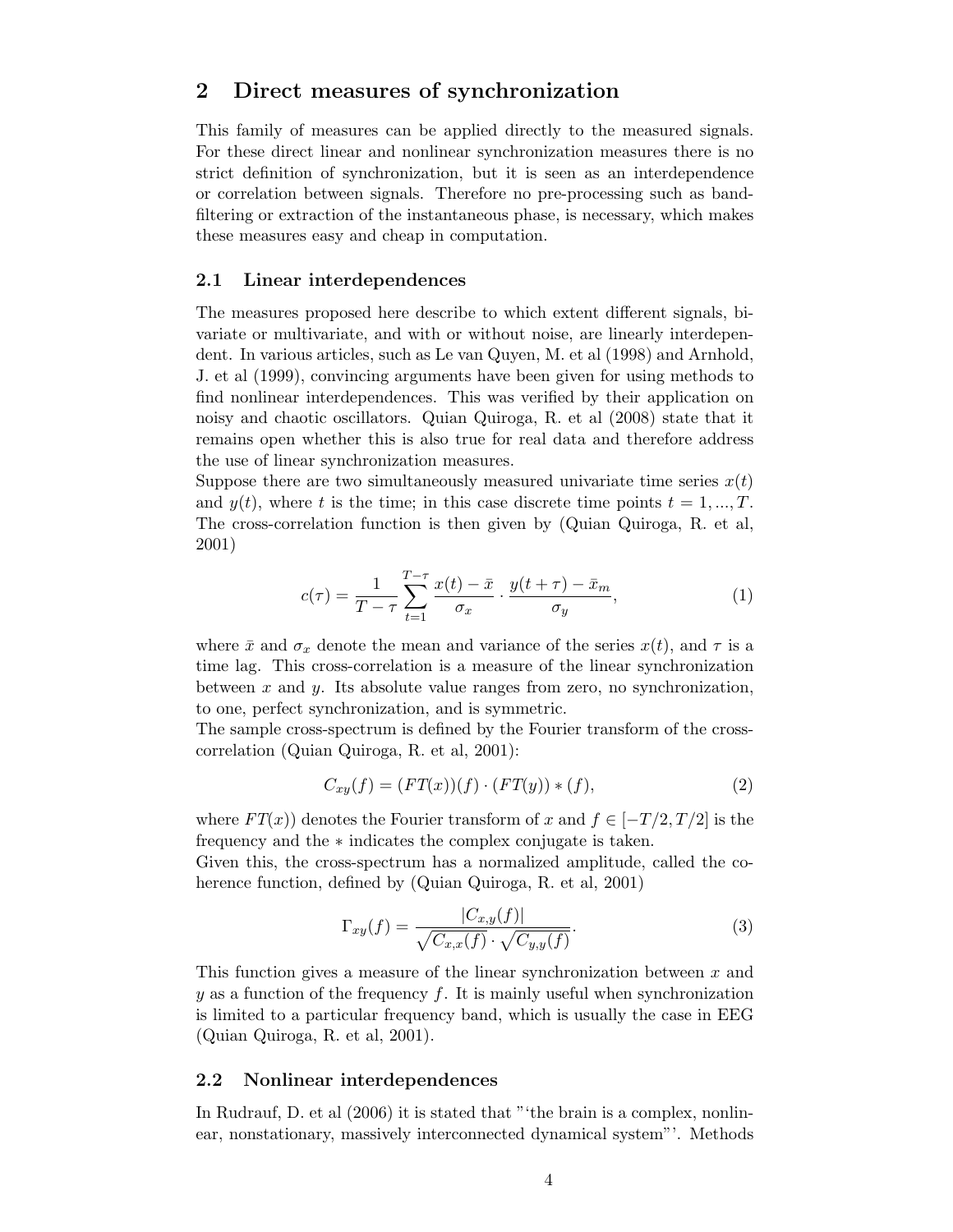for measuring the synchronization in a nonlinear system thus seem to be very important when analyzing brain signals. Several direct nonlinear measures have been proposed of which the measures of correlation and coherence and information theoretic measures are most often used and explained here. A nonlinear extension of the correlation coefficient is the correlation-entropy coefficient  $r_E$ , recently proposed by Gunduz, A. and Principe, J.C. (2009):

$$
r_E = \frac{\frac{1}{T} \sum_{t=1}^T \kappa(x(t), y(t)) - \frac{1}{T^2} \sum_{t,u=1}^T \kappa(x(t), y(u))}{\sqrt{K_X - \frac{1}{T^2} \sum_{t,u=1}^T \kappa(x(t), x(u))} \sqrt{K_Y - \frac{1}{T^2} \sum_{t,u=1}^T \kappa(y(t), y(u))}},
$$
(4)

where

$$
K_X = \frac{1}{T} \sum_{t=1}^{T} \kappa(x(t), x(t))
$$
\n(5)

and where  $\kappa$  is a symmetric positive definite kernel function, for example a Gaussian, sigmoidal or polynomial kernel. The signals  $x(t)$  and  $y(t)$  have to be normalized here before calculating the correlation-entropy coefficient, since x and y may have different dynamic ranges. If x and y are independent  $r_E$  is close to zero; if both signals are equal, then  $r_E = 1$ .

Similarly to the linear case, a nonlinear magnitude square coherence function, which is again a normalized measure, can be defined. This coherenceentropy coefficient  $c_E(f)$  is defined as (Dauwels, J. et al, 2010)

$$
c_E(f) = \frac{\langle \kappa(FT(x)(f), FT(y)(f)) \rangle}{\sqrt{\langle \kappa(FT(x)(f), FT(x)(f)) \rangle} \sqrt{\langle \kappa(FT(y)(f), FT(y)(f)) \rangle}},
$$
(6)

where the averages  $\langle \cdot \rangle$  are computed over M segments of equal length L. Before  $c_E(f)$  can be computed, the Fourier transforms  $FT(x)(f)$  and  $FT(y)(f)$ need to be normalized.

# 3 Phase synchronization

Another type of measures for synchronization that is often used is the one exploiting the concept of phase synchronization. The quantification of phase synchronization requires methods other than the direct methods described above. In order to apply measures for phase synchronization the effects of amplitude and phase, in the interrelations between two signals, have to be separated, something the direct methods do not do. The phase component has to be obtained separately from the amplitude component for a given frequency (Lachaux, J. et al, 1999).

#### 3.1 Extracting the instantaneous phase

Two methods are used to separate the phase and amplitude components from the signal and compute the instantaneous phase: convolution of the signals with a Gabor or Morlet wavelet or applying the Hilbert transform to the signals (figure 1). Both methods, and their similarities and differences, will be explained here.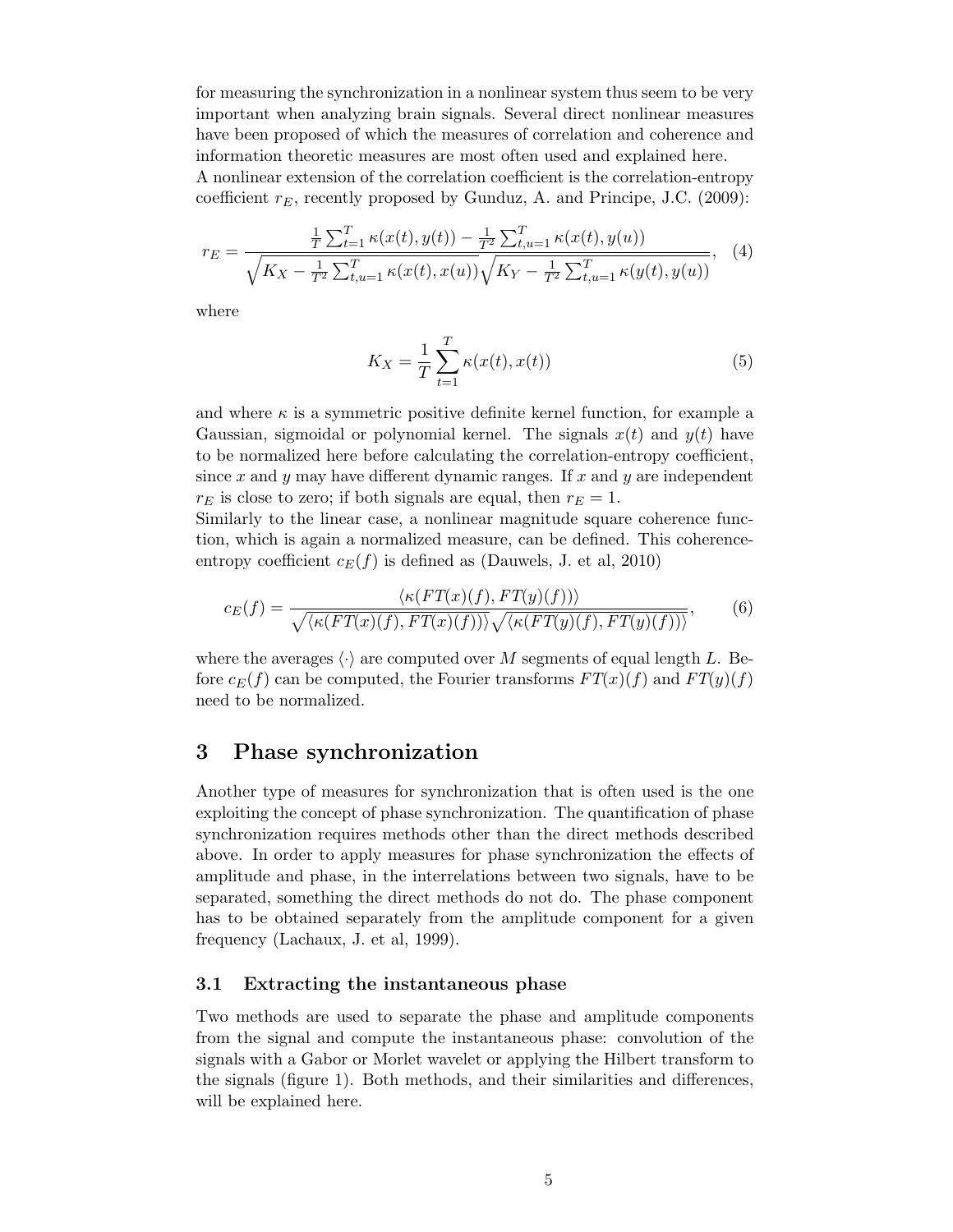

Figure 1: Two definitions of instantaneous phase: convolution of the signal with a Gabor wavelet (left) or with the function  $1/\pi t$ , i.e., using the Hilbert transform. (right) (Le van Quyen, M. et al, 2001)

#### 3.1.1 The wavelet transform

The phase of the signals are extracted from the coefficients of their wavelet transform at the target frequency. The choice is based on a previous detailed timefrequency analysis of the signals (Lachaux, J. et al., 2000). Thus a frequency range is defined around this chosen value  $(+/- 2 \text{ Hz})$  and the subsequent analysis is done on the frequency components of the signals in this frequency range. The procedure is usually iterated in other frequency ranges to cover the whole meaningful part of the spectrum (Le van Quyen, M. et al, 2001). Let an electrode record a signal  $x(t)$ . Then the wavelet coefficients of the signal  $x(t)$  at time  $\tau$  and frequency f are defined as (Lachaux, J. et al, 2000)

$$
W_x(\tau, f) = \int_{-\infty}^{\infty} x(t) \cdot \Psi_{\tau, f}^*(t) dt \tag{7}
$$

In this definition  $\Psi_{\tau,f}^*(t)$  is the complex conjugate of the Morlet wavelet defined by (Lachaux, J. et al, 2000)

$$
\Psi_{\tau,f}(t) = \sqrt{f} \cdot \exp[i2\pi f(t-\tau)] \cdot \exp[-\frac{(t-\tau)^2}{2\sigma^2}]
$$
\n(8)

where  $\Psi_{\tau,f}(t)$  is the product of a sinusoidal wave at frequency f and a Gaussian function centered at time  $\tau$  and a standard deviation  $\sigma$  proportional to the inverse of  $f$  (Lachaux, J. et al, 2000).

Lachaux, J. et al (1999) remark that this phase could also be obtained directly by a convolution of the data with the unfiltered signal, but this occasionally gives different results. Therefore they relied on the other method without any further verification. Lachaux et al (2000) do not mention bandpass filtering which might imply that here the convolution is performed using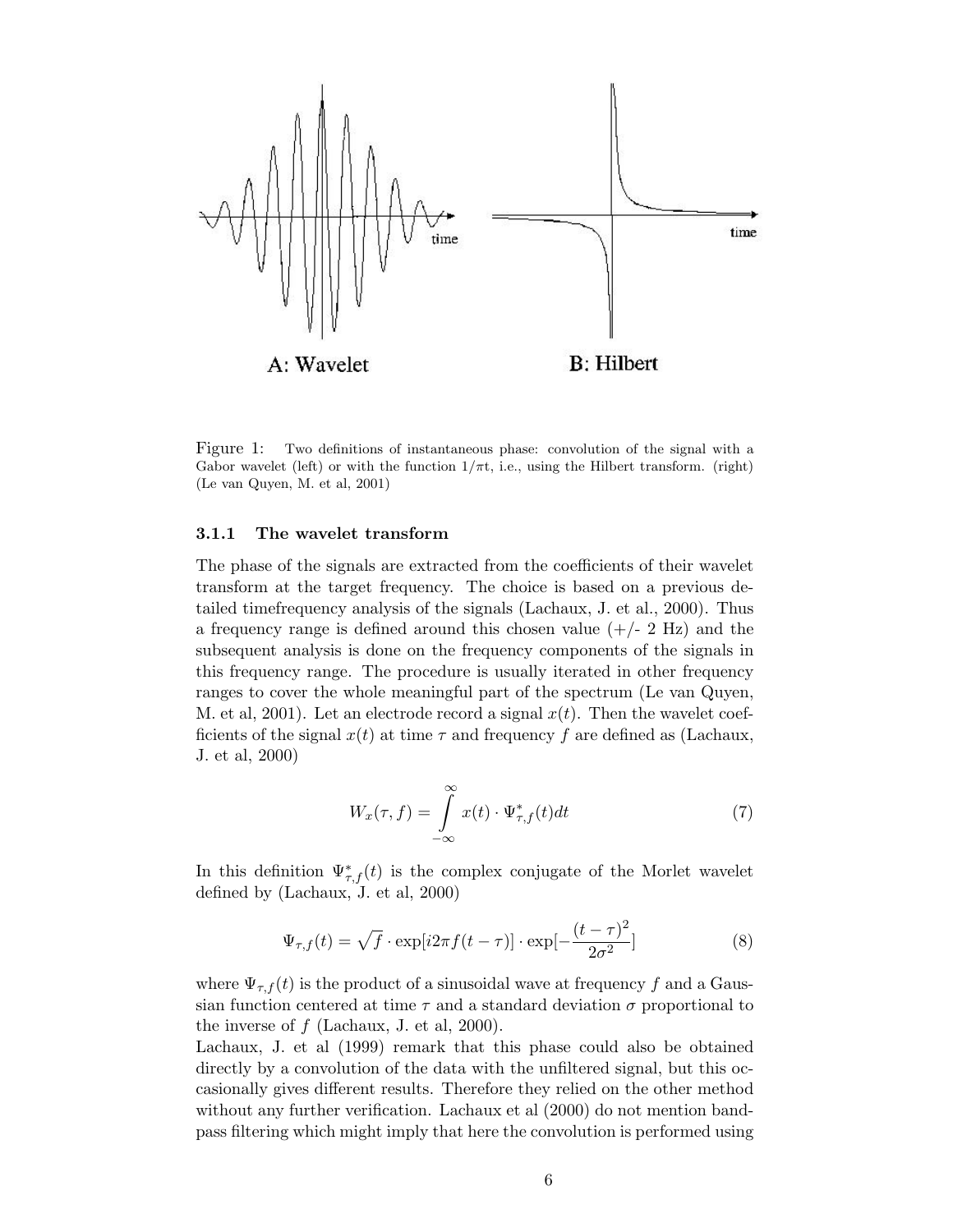the raw signal.

The Morlet wavelet depends only on  $\sigma$  which sets the number of cycles of the wavelet:  $n_{co} = 6f\sigma$ . This value  $n_{co}$  determines the frequency resolution by setting the width of the frequency interval for which the phase is measured. This width is roughly equal to  $4f/n_{co}$  so that the frequency range being studied is approximately  $[f - \frac{4f}{n}]$  $\frac{4f}{n_{co}}, f + \frac{4f}{n_{c}}$  $\frac{4f}{n_c\rho}$ .

Now the phase difference between the signals at frequency f and time  $\tau$  can be derived from the angles of their wavelet coefficients (Lachaux, J. et al, 2000)

$$
\exp[i(\phi_y(f,\tau) - \phi_x(f,\tau))] = \frac{W_x(\tau,f)W_y^*(\tau,f)}{|W_x(\tau,f)| |W_y(\tau,f)|}.
$$
\n(9)

Both PLS and S-PLS evaluate the variability of this phase difference across successive measurements and evaluate the statistical variability of this phase difference. PLS does this across trials by averaging over the trials and S-PLS does this within each trial. Both measures will be explained below.

#### 3.1.2 The Hilbert transform

Another technique, widely used in the signal processing, to obtain the phase difference for arbitrary signals uses the Hilbert transform. This approach gives the instantaneous phase and amplitude for a signal  $x(t)$  at time t via construction of the analytic signal  $\xi(t)$  defined as (Rosenblum, M.G. et al, 1998)

$$
\xi(t) = x(t) + i\tilde{x}(t) = A(t) \exp[i\phi(t)],\tag{10}
$$

where the function  $\tilde{x}(t)$  is the Hilbert transform of  $x(t)$ 

$$
\tilde{x}(t) = \frac{1}{\pi} \text{P.V.} \int_{-\infty}^{\infty} \frac{x(\tau)}{t - \tau} d\tau \tag{11}
$$

and P.V. indicates that the integral is taken in the sense of the Cauchy principal value. The instantaneous amplitude  $A(t)$  and the instantaneous phase  $\phi(t)$  of the signal  $x(t)$  are uniquely defined by this function.

The Hilbert transform  $\tilde{x}(t)$  of  $x(t)$  can be considered as the convolution of the functions  $x(t)$  and  $1/\pi t$  which implies that the Fourier transform  $FT(\tilde{x})$ of  $\tilde{x}(t)$  is the product of the Fourier transforms of  $x(t)$  and  $1/\pi t$ . "'For physically relevant frequencies,  $f > 0$ ,  $FT(\tilde{x}) = -jFT(x)$ , this means that the Hilbert transform can be realized by an ideal filter whose amplitude response is unity, and phase response is a constant  $\pi/2$  lag at all frequencies (Panter, P. 1965).

An advantage of the analytic signal approach is that the phase can easily be obtained from experimentally measured time series. This can be done by convoluting the experimental data with a pre-computed characteristics of the filter; a Hilbert transformer (Rabiner, R. and Gold, B. 1975). An important limitation of this method is that applying the Hilbert transform requires computation on the infinite time scale. Still, a precision of about 1% can be obtained. Another drawback is that the sampling rate must be such that at least 20 points per average period of oscillation and during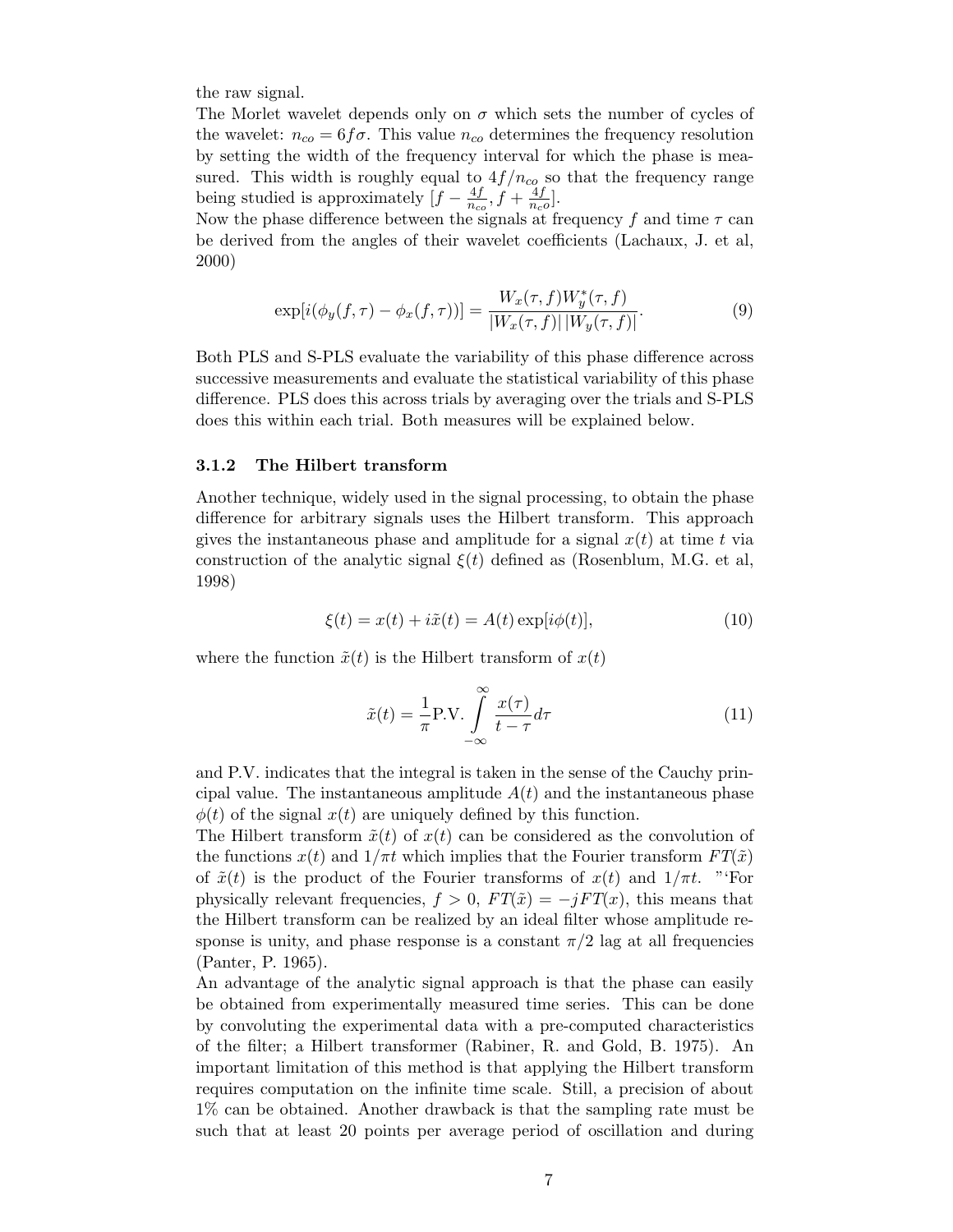computation of the convolution  $L/2$  points are lost at both ends of the time series, where  $L$  is the length of the transformer (Rosenblum, M.G. et al, 1998).

The main goal in studying phase synchronization is to introduce a condition of phase synchronization for chaotic or noisy systems. Therefore the instantaneous phase has to be obtained which is "'nontrivial for many nonlinear model systems and even more difficult when dealing with noisy time series of unknown origin"' (Mormann, F. et al, 2000). Following the analytic signal approach, the instantaneous phase of an arbitrary signal  $x(t)$  is given by (Mormann, F. et al, 2000)

$$
\phi(t) = \arctan(\tilde{x}(t))/x(t)),\tag{12}
$$

where  $\tilde{x}(t)$  is the Hilbert transform of the signal  $x(t)$  as defined above.

#### 3.2 Phase and frequency locking

Phase synchronization of two periodic nonidentical oscillators is understood as locking of the phases, or the adjustment of their rhythms, within a limited time window  $\Delta t$  due to interaction. The phase locking condition is described by (Le Van Quyen, M. et al, 2001)

$$
\psi_{n,m}(t) = \text{const}, \quad \text{where } \psi_{n,m}(t) = n\phi_x(t) - m\phi_y(t), \tag{13}
$$

where n and m are integers indicating the possible ratios of phase locking,  $\phi_{x,y}$  are the phases of the two oscillators, and  $\psi_{n,m}(t)$  is the relative phase or phase difference. All phases are divided by  $2\pi$  for normalization and  $\phi_{x,y}$ as well as  $\psi_{n,m}(t)$  are defined not on the circle [0,1] but on the whole real line. In Rosenblum, M.G. et al (2000) in the definition of phase locking an average phase shift  $\delta$  is also subtracted from  $n\phi_x(t)$  and it is emphasized that the relative phase is generally not constant, but oscillates around this δ.

The condition of phase locking is equivalent to the condition of frequency locking (Rudrauf, D. et al, 2006)

$$
\psi_{n,m}(t) = n\phi_x(t) - m\phi_y(t) = \Delta\phi_{x,y}(t) \approx \text{constant} \qquad \Longleftrightarrow \qquad (14)
$$

$$
\frac{\mathrm{d}\Delta\phi_{x,y}(t)}{\mathrm{d}t} = n\frac{\mathrm{d}\Delta\phi_x(t)}{\mathrm{d}t} - m\frac{\mathrm{d}\Delta\phi_y(t)}{\mathrm{d}t}(t) = n\omega_x(t) - m\omega_y(t) \approx 0,\qquad(15)
$$

with  $\omega_i(t) = \frac{d\phi_i(t)}{dt}(t) > 0$ , the angular speed.

As Rudrauf, D. et al (2006) explain; when imagining two rotating vectors, the equivalence between phase and frequency locking is quite intuitive. Picture the instantaneous phases  $\phi_x(t)$  and  $\phi_y(t)$  as vectors rotating counterclockwise in the unit circle (figure 3A) and consider the case where  $m = n = 1$  in equation (15). In order to keep the same phase difference  $\Delta\phi_{x,y}$  over a period of time  $\Delta t$ , the vectors should rotate at the same angular speed  $\omega = d\phi/dt$  (*rad/s*). Conversely, if the angular speeds of two oscillators are equal during a time interval  $\Delta t$ , their phase difference  $\Delta \phi_{x,y}$  will be constant. Dividing the angular speed by  $2\pi$  gives a measure expressed in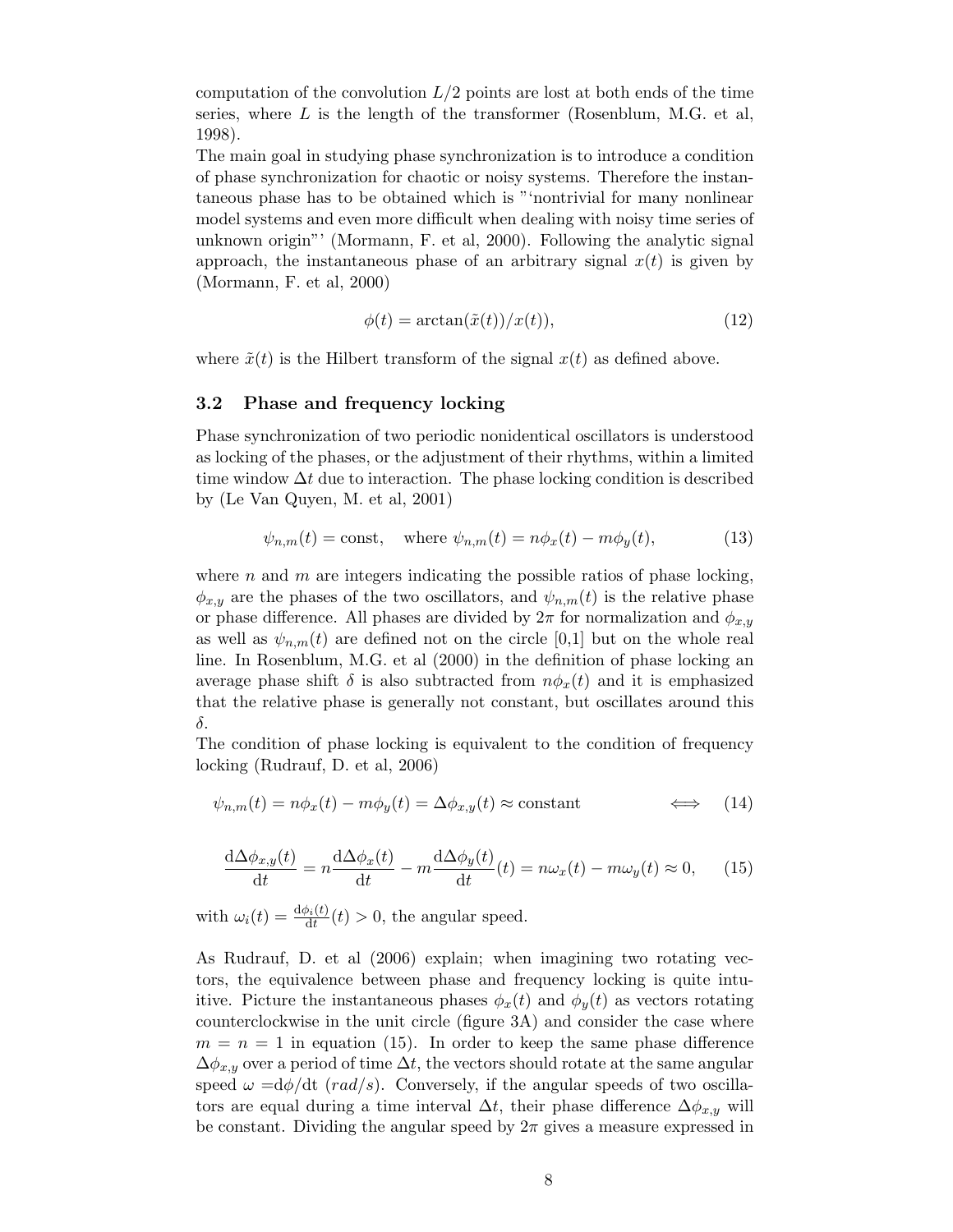Hertz which is usually called the instantaneous frequency, denoted here by  $\tilde{\omega}$ .

If two oscillators have a common instantaneous frequency  $\omega(i, j)$ , during a period of time  $\Delta t$ , they are phase synchronous during that period. This time stability of the frequency locking during a minimal  $\Delta t$  period is a necessary condition, because if the instantaneous frequencies just coincide at one time point, this does not imply true phase locking. "'To be synchronous, the instantaneous frequencies should coincide in terms higher than zeroth order and thus show stability over a period of time"' (Rudrauf, D. et al, 2006). Small windows of time can be used to detect transient phenomena.

In Tass, P. et al (1998), instead of requiring a common instantaneous frequency over a time period  $\Delta t$ , a ratio of the average angular speed of the two oscillators should be equal. The condition of frequency locking is thus defined as

$$
n\Omega_x = m\Omega_y, \text{ where } \Omega_{x,y} = \langle \dot{\phi}_{x,y} \rangle. \tag{16}
$$

where the brackets indicate the time averaging. It is further noted that to determine states of synchronization in a system it is thus irrelevant whether the amplitudes of both oscillators are different or not or as Palu $\check{s}$ , M. (1997) remarks: "'the amplitudes of the two systems may be completely uncorrelated, i.e. linearly independent"'.

#### 3.2.1 Volume conduction, chaotic systems, and noise

In brain tissue the presence of volume conduction, overlapping volumes causing signals to be recorded by two electrodes, can cause spurious synchronization <sup>1</sup>. Also, the true signals are surrounded by background noise and in chaotic systems the amplitudes of synchronized systems remain chaotic and effect the phase dynamics in the same way as external noise. Therefore, when measuring synchronization in the brain, the condition of phase locking needs to be redefined. Tass, P. et al (1998) suggest to consider noisy and chaotic cases within a common framework, i.e., by the term "'noise"' both random and purely deterministic perturbations to phases are denoted. Phase synchronization is then defined as (Le Van Quyen, M. et al, 2006)

$$
|n\phi_x(t) - m\phi_y(t)| \approx \text{ constant} \tag{17}
$$

or as  $(Paluš, M., 1997)$ 

$$
|n\phi_x(t) - m\phi_y(t)| \leq \text{constant} \tag{18}
$$

A division between the cases of weak and bounded noise and strong noise can be made (Tass, P. et al, 1998). In the first scenario the relative phase fluctuates around a constant value in the synchronous state, and the condition of frequency locking is fulfilled, while in the second scenario strong noise can cause phase slips, i.e., rapid unit jumps of the relative phase by  $\pm 2\pi$ . These phase slips cause the phase difference to become unbounded and therefore the condition of phase locking is no longer valid (Rosenblum,

<sup>&</sup>lt;sup>1</sup>Extended information on volume conduction can be found in Lachaux, J. et al  $(1999)$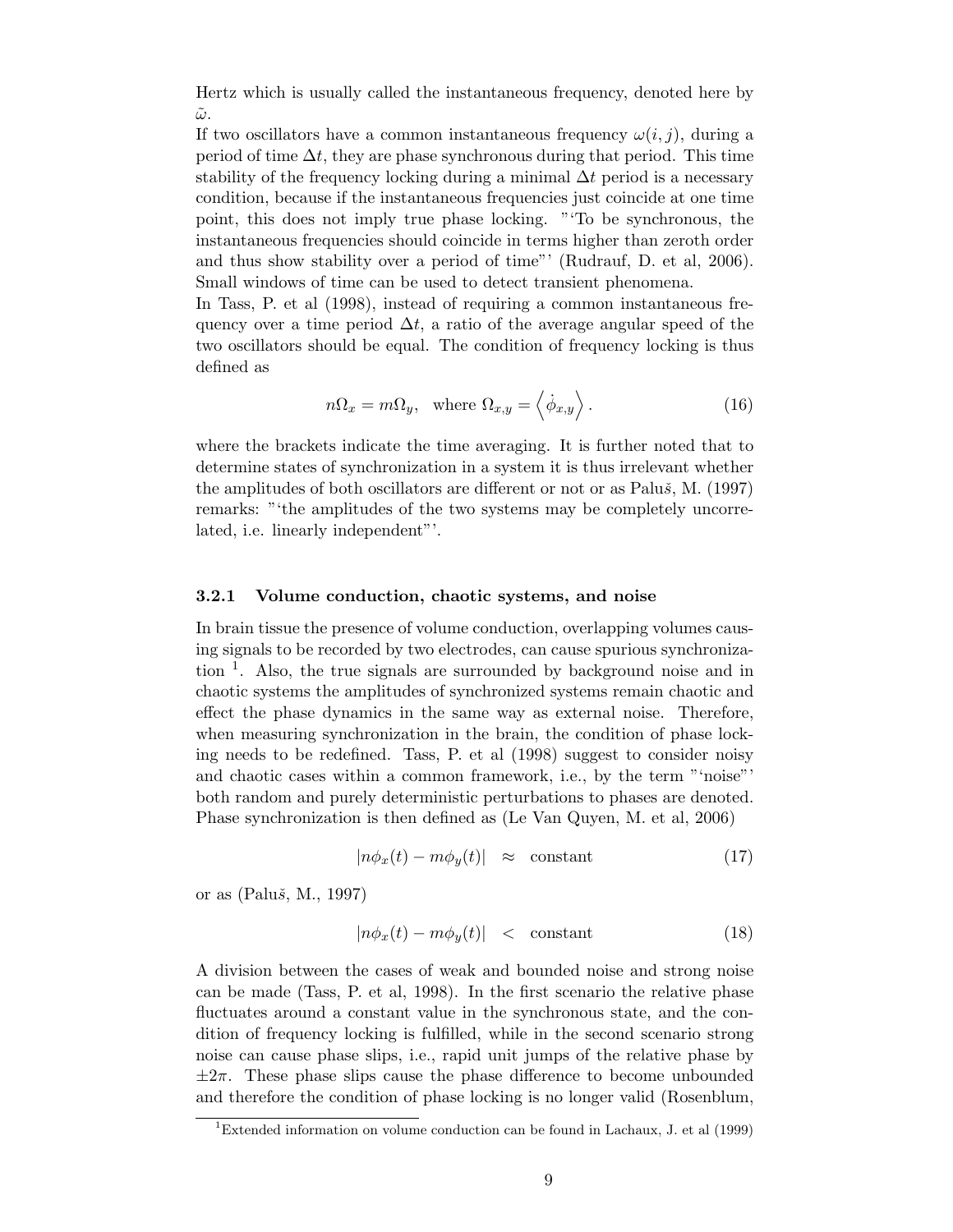M.G. et al, 2000).

Nevertheless, synchronization of such noisy systems can be detected by the appearance of peaks in the distribution of the cyclic relative phase (Rosenblum, M.G. et al, 2000)

$$
\Psi_{n,m} = \psi_{n,m} \text{ mod} 1, \quad \text{where } \psi_{n,m} = n\phi_x(t) - m\phi_y(t). \tag{19}
$$

Note that here the normalized phases are used, i.e. the phases have been divided by  $2\pi$ , otherwise use mod $2\pi$ . The presence of this peak is what is meant by phase locking in a statistical sense.

In case of strong noise phase slips occur frequently in both directions. The probability of these upward or downward jumps may be equal or different, so the relative phase performs either a symmetric or nonsymmetric random walk. In the first case the averaged frequencies  $\Omega_{x,y} = \langle \dot{\phi}_{x,y} \rangle$  coincide, whereas in the second case they are different. "However, in a statistical sense synchronization is characterized by the existence of one or a few preferred values of  $\Phi_{n,m}$ , no matter whether the oscillators' averaged frequencies are equal or different" (Tass, P. et al, 1998).

#### 3.3 Measures of phase-locking

In ideal cases, where noise is absent, the  $n:m$  locking can be detected by computing the instantaneous phase  $\phi_i$  of each observed signal, picking n and m by trial and error, plotting the relative phase  $\phi_{n,m}$  versus time, and looking for horizontal plateaus in this presentation (Rosenblum, M.G. et al, 2000). By doing this the relative frequency itself can be used as a measure to detect periods of phase-synchrony. Using this method, Rosenblum, M.G. et al (1998) showed for the Rössler system that coupled chaotic oscillators can exhibit periods of phase synchronization just as periodic oscillators do. However, as mentioned above, in the presence of considerable noise, the relative frequency can be disturbed by random rapid phase jumps, which makes it an inadequate measure for synchronization (Mormann, F. et al, 2000).

To overcome this problem, Mormann et al (2000) proposed a more statistical point of view by analyzing the distribution of the relative phase angles on the unit circle: "'if the phases are locked during most of the time, a prominent peak will result in the phase histogram, and the effect of  $2\pi$ -phase-jumps will no longer be pre-dominant". Then for instance for  $m=n=1$  the phase difference between two signals  $x(t)$  and  $y(t)$  is (Rosenblum, M.G. et al, 1998)

$$
\phi_x(t) - \phi_y(t) = \arctan\frac{\tilde{x}(t)y(t) - x(t)\tilde{y}(t)}{x(t)y(t) + \tilde{x}(t)\tilde{y}(t)}.
$$
\n(20)

Again Rosenblum, M.G. et al (1998) show that, using this projection of the relative phases, for the Rössler system it is relatively easy to distinguish time intervals where the phases are locked, i.e., the phase difference is constant. However, according to Pal $\hat{u}$ s, M. (1997) the evaluation of the phase difference  $\delta\phi(t)$  alone can be insufficient to draw the conclusion on whether phase synchrony is present. "'In an experimental situation it could be hard, even for an expert, to decide from plots of the phase difference whether analyzed systems are phase synchronized but noisy, or no synchronization is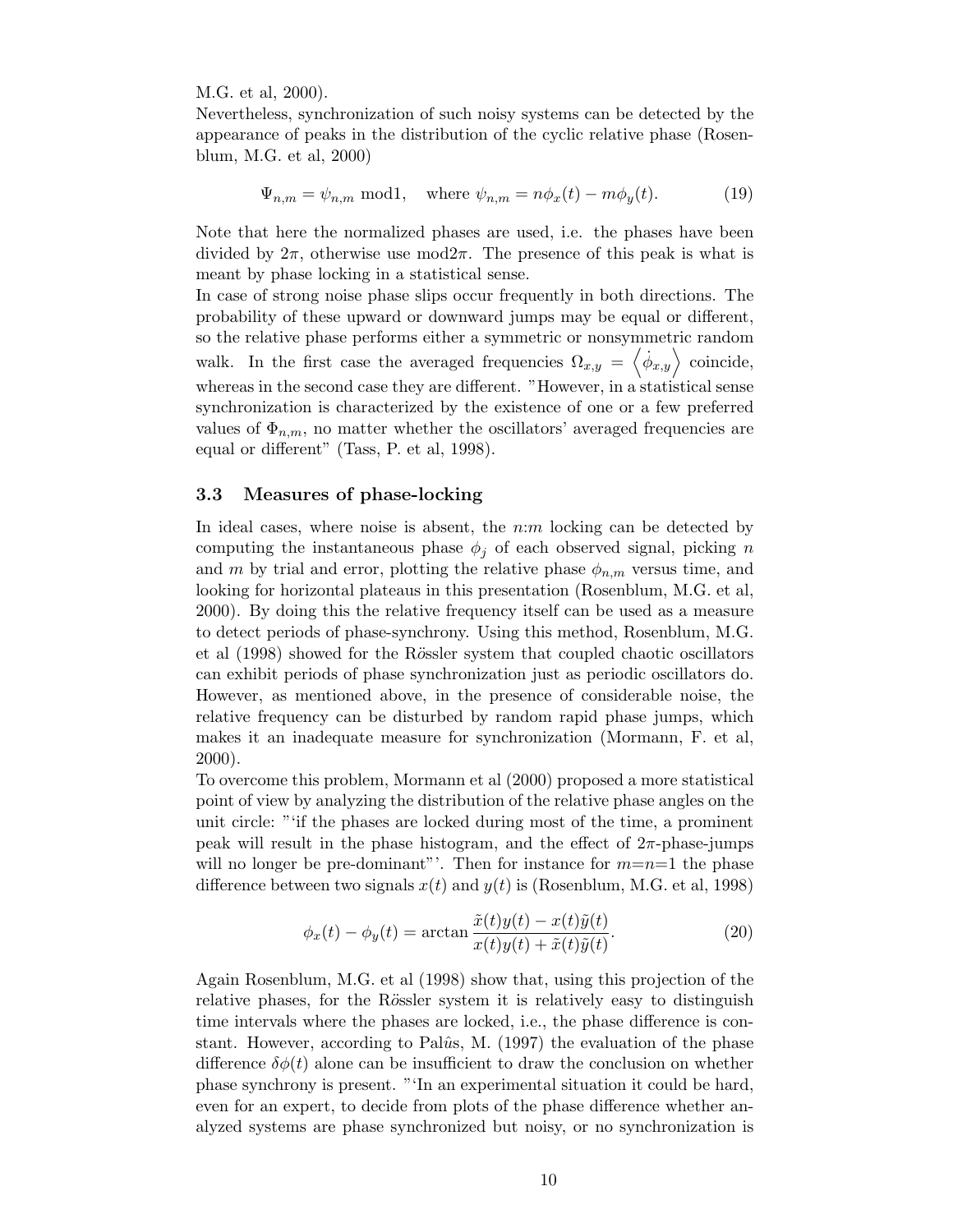present."'(Paluš, M., 1997) Therefore, more sophisticated measures to detect phase synchronization, based on statistics and information theory, are introduced below.

#### 3.3.1 Measures using the wavelet transform

After extracting the phase from the signal a certain measure is necessary to quantify synchronization. This quantification can be done across different trials, by calculating the phase locking value, or within a trial by computing the single-trial phase locking value.

#### Phase locking statistics

Once the phase differences between the signals are obtained, the phase locking value (PLV) at time  $t$  can be computed. The PLV measures the variability of the phase difference at time t and frequency f between trials  $k$ and is defined by (Lachaux, J. et al, 2000)

$$
PLV(f,t) = \frac{1}{K} \left| \sum_{k=1}^{K} \exp[j(\phi_{y,k}(f,\tau) - \phi_{x,k}(f,\tau))]\right|,
$$
\n(21)

The PLV is a normalized index, i.e., if the phase difference varies little across the trials, the PLV will be close to one, otherwise it will be close to zero (Lachaux, J. et al, 1999).

To differentiate significant PLVs from background fluctuations a statistical test should be performed. The hypothesis  $H_0$  that the two series of phase values  $\phi_{x,k}$  and  $\phi_{y,k}$  are independent can be tested by calculating the degree of significance of each phase locking value by comparing it to surrogate values  $y'(k) = y(perm(k))$  (Lachaux, J. et al, 1999). These surrogate values are a set of variables that are created from the signals x and y, using  $(21)$ , but first the order of trials for y is permuted. Thereby the surrogate data still have the same characteristics as the original signal, but the phase differences are no longer computed between signals during the same trial, but during different trials. The PLV for the surrogate data is defined as (Lachaux, J. et al, 2000)

$$
PLV_{surrogate}(f, t) = \frac{1}{P} \sum_{p=1}^{P} \left| \frac{1}{K} \sum_{k=1}^{K} \exp[i(\phi_{y, perm_p(k)}(f, \tau) - \phi_{x, k}(f, \tau))] \right| (22)
$$

For each surrogate series  $y'$ , the maximum between x and y' in time is measured. The proportion of surrogate values greater than the original PLV, i.e. the maximum between x and y, is called the phase-locking statistic (PLS). It measures the probability of having false positives for a chosen level of significance (Lachaux, J. et al, 1999).

The advantage of this statistical validation method is that it doesn't require any a priori hypothesis on the distribution of the signals. A drawback is that when the phase values  $\phi_x$  and  $\phi_y$  remain constant across trials, the statistical method fails to detect any significant phase synchrony between the two electrodes. In that case, permuting the trials within the measures of electrode y does not change the phaselocking value, while the signals are actually synchronous. However, Lachaux, J. et al (2000) remark that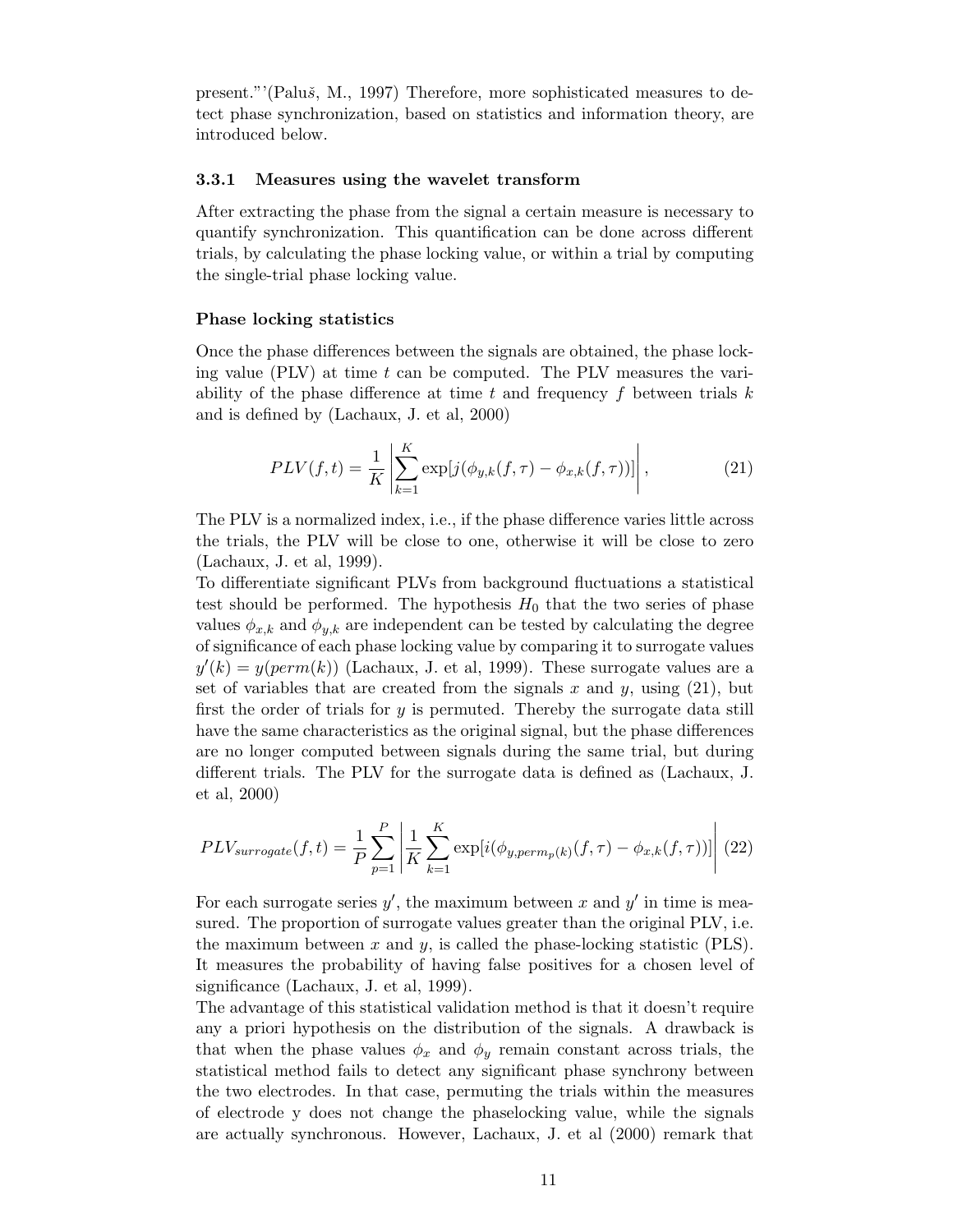"'these false negatives easily can be detected since they are associated with high PLV"' or by "'using simpler techniques that estimate the inter trial variability of the phase of each electrode"'.

The method presented here has some important limitations. It heavily depends on the choice of a specific frequency, which is chosen to perform the wavelet transform in order to separate the amplitude and phase components of the signals. This "'separation is meaningless if one needs to work on a broad band"'(Lachaux, J. et al, 1999) and choosing a frequency requires filters with good resolutions in time and frequency, which do not change the phase. Frequency analysis of intracortical and scalp data shows that their spectral content is very broad and the relative amplitudes vary considerably over time during an experimental situation. Therefore, it is of interest to investigate if there are interactions between frequencies in different bands and what their functional significance is. Since PLS can only do this by repeating the analysis over several frequency bands it doesn't give a complete answer (Lachaux, J. et al, 1999).

Another limitation is that this method detects phase-locking between pairs of signals across trials and thereby synchronies that do not have a fixed time delay from trial to trial will not be detected by this method. Gamma synchronization appears to be an induced, not stimulus-locked phenomenon, which cannot be studied by averaging over trials. To detect this type of phase locking Lachaux, J. et al (2000) have also introduced a measure of phase locking within trials; single-trial phase locking statistics (S-PLS). Here averaging or smoothing over time is used to be able to work on the basis of single trials.

#### Single-trial phase locking statistics

To overcome the limitations of the PLS measuring synchrony across trials, single-trial phase locking statistics (S-PLS) was introduced. This method also exploits a complex wavelet to extract the instantaneous phase in a predefined frequency range, but S-PLS measures synchrony within single trials instead of between trials. The analysis is again done around a chosen frequency value, which indicates that S-PLS has no advantage over PLS concerning the limitation of the dependence on the chosen frequency value. The S-PLV is defined for each trial as (Lachaux, J. et al, 2000)

$$
S\text{-}PLV(f,t) = \left| \frac{1}{\delta} \int_{t-\delta/2}^{t+\delta/2} \exp[(j(\phi_y(f,\tau) - \phi_x(f,\tau))]d\tau \right| \tag{23}
$$

where the definition of  $\delta$  is omitted, but can be assumed to define a time window, and thereby affects the temporal resolution of the measure. As for PLV, the S-PLV is a normalized value ranging from 0 to 1, where 1 indicates the strongest phase locking and 0 no phase locking.

Differentiating the synchrony from background noise and quantifying the significance of each S-PLV is again done by comparing them to surrogate values in the same way as for PLV. The proportion of surrogate values higher than the original S-PLV values is thereby computed for a time  $t$  and gives the single-trial phase locking statistics (S-PLS). This S-PLS value depends on two parameters;  $n_{co}$ , which sets the width of the frequency interval as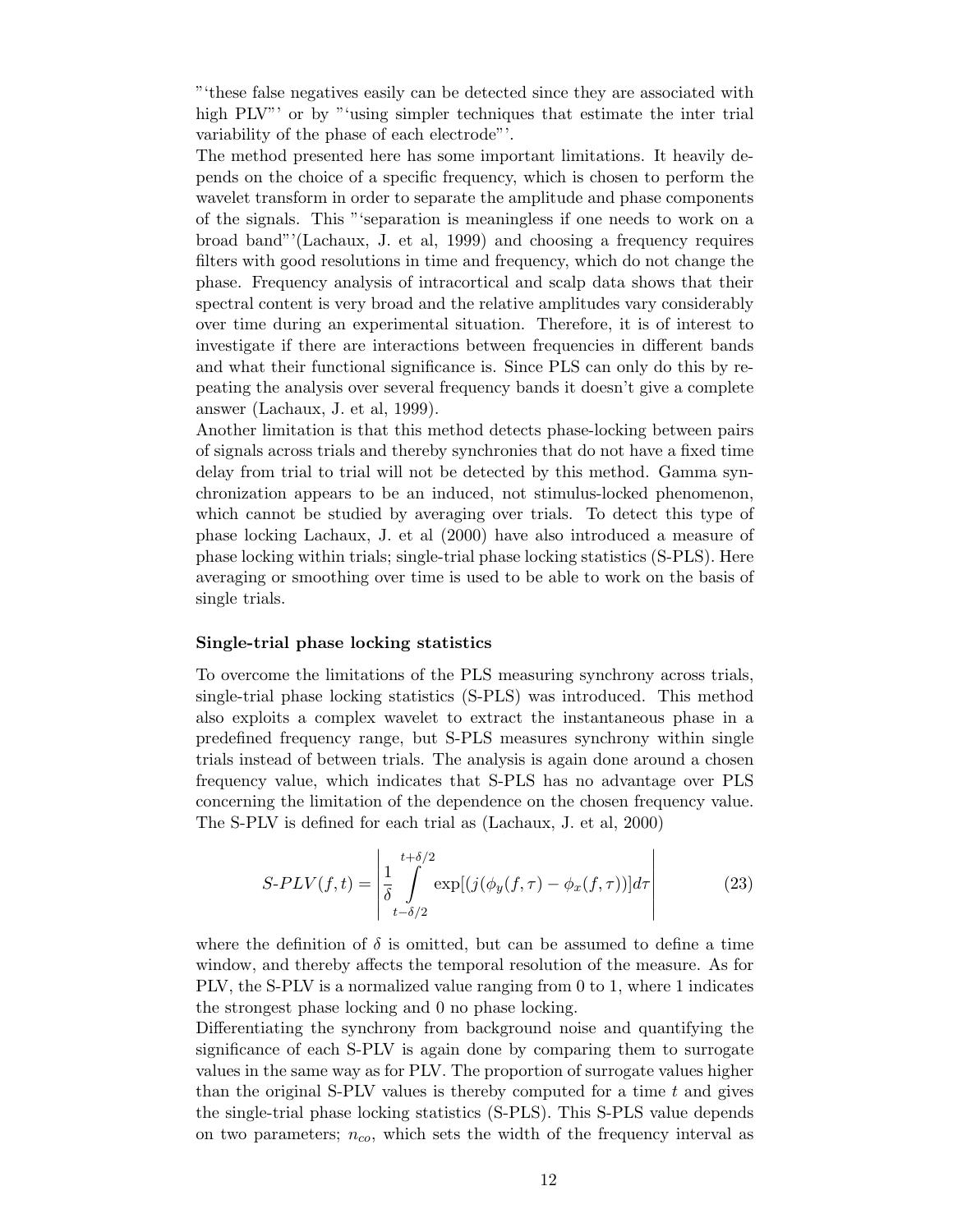explained before, and the 'size of the window of temporal integration', which can be expressed in a number of cycles at a chosen frequency  $f: n_{cu} = f \cdot \delta$ . Hence,  $n_{cy}$  determines the temporal resolution of the analysis where the synchrony estimation remains stable. Small values provide a better resolution, but at the cost of statistical resolution, because short-lasting episodes of phase locking are more likely to arise by chance alone.

#### 3.3.2 Measures using the Hilbert transform

When the phases are obtained from the Hilbert transform there are several statistical and information-theoretic measures that provide a distinction between synchronous and asynchronous states. One of the informationtheoretic measures is suggested by Paluš, M., (1997). Let  $p_x(\phi_x)$  and  $p_y(\phi_y)$ be probability distributions of the phases  $\phi_x$  and  $\phi_y$ , and  $p_{x,y}(\phi_x, \phi_y)$  their joint distribution. The mutual information is defined by

$$
I(\phi_x, \phi_y) = \int_{-\pi - \pi}^{\pi} \int_{-\pi}^{\pi} p_{x,y}(\phi_x, \phi_y) \times \log \frac{p_{x,y}(\phi_x, \phi_y)}{p_x(\phi_x)p_y(\phi_y)} d\phi_x d\phi_y
$$
 (24)

It tests the dependence between phases  $\phi_x(t)$  and  $\phi_y(t)$ . If there is no phase synchronization the mutual information will be zero, while in case of phase synchronization, i.e. mutual dependence of the phases, it will be positive.

Applying this to experimental data detections might again lead to the detection of spurious phase synchronization. To prevent this, Palu $\check{s}$ , M. (1997) uses surrogate data is to find the range of  $I(\phi_x, \phi_y)$  values. This surrogate data can be obtained from bivariate processes having properties similar to the data, but without exhibiting any phase synchronization. Then the mutual information obtained from the experimental data is compared with the mutual information from the surrogate data, to detect a significant difference and reject the null hypothesis imposed by the surrogate data. Several types of surrogate data can be used according to the properties and quality of the experimental data: IID1 surrogates present the null hypothesis of independent white noises, i.e. neither synchronization, nor oscillations are considered. IID2 surrogates allow for a mutual dependence (cross-correlated white noises), but do not contain oscillations. The FT1 surrogates present the null hypothesis of asynchronous oscillatory processes with the same spectra as the experimental data. Rejection of the null hypotheses of all these types of surrogate data can be considered as evidence for a phase synchronization in the experimental data (Palu $\check{s}$ , M., 1997).

Some other methods to characterize the strength of synchronization are introduced by Tass, P. et al (1998), Rosenblum et al (2000), and Mormann et al (2000). These measures, or  $n : m$  synchronization indices, quantify the deviation of the actual distribution of the relative phase from a uniform one. The main different measures proposed are:

• Index based on the Shannon entropy: defined as  $\tilde{\rho}_{n,m} = (S_{max} S)/S_{max}$ , where  $S = -\sum_{l=1}^{L} p_l \ln p_l$  is the entropy of the distribution of the cyclic relative phase  $\Psi_{n,m}$ , hence  $p_l$  is the probability of observing a relative frequency  $\psi_{n,m}$  in time bin  $l^2$ . The maximum of

 $^{2}p_{l}$  is not defined in Tass, P. et al 1998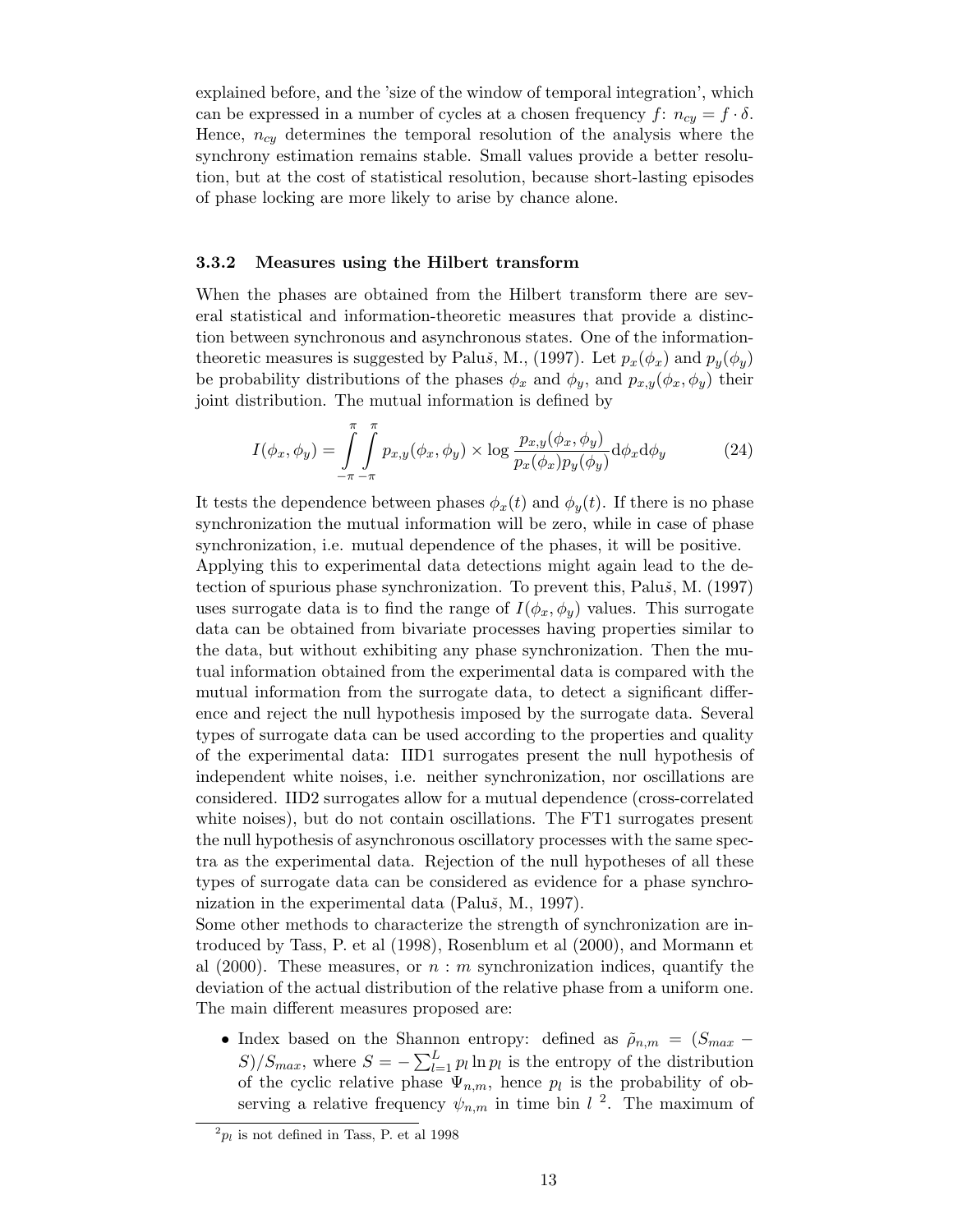the entropy is given by  $S_{max} = \ln L$ , where L is the number of bins. This gives a normalized measure where  $\tilde{\rho}_{n,m} = 0$  corresponds to a uniform distribution (no synchronization) and  $\tilde{\rho}_{n,m} = 1$  corresponds to a Dirac-like distribution (perfect synchronization) (Tass, P. et al, 1998).

- Intensity of the first Fourier mode of the distribution<sup>3</sup>: defined as  $\gamma_{n,m} = \langle \cos \Psi_{n,m}(t) \rangle^2 + \langle \sin \Psi_{n,m}(t) \rangle^2$ , where the brackets indicate averaging over time. This measure of synchronization also varies from 0, indicating no synchronization, to 1, indicating perfect synchronization. The advantage of this index is that it is nonparametric (Rosenblum, M.G. et al, 2000).
- Index based on conditional probability: Suppose there are two phases  $\phi_x(t)$  and  $\phi_y(t)$  defined on the interval [0, n] and [0, m] respectively and each interval is divided into L bins. Then, for each bin  $l, 1 \leq l \leq L$ , calculate  $r_l(t) = M_l^{-1} \sum \exp[i\phi_2(t)]$  for all t, such that  $\phi_1(t)$  belongs to this bin  $l$ , and  $M_l$  is the number of points in this bin. If there is a complete dependence between two phases,  $|r_l(t)| = 1$ , while it is zero if there is no dependence at all. Finally, the average over all bins is calculated,  $\tilde{\lambda}_{n,m}(t) = 1/L \sum_{l=1}^{L} |r_l(t)|$ . Thereby,  $\tilde{\lambda}_{n,m}$  measures the conditional probability for  $\phi_y$  to have a certain value provided  $\phi_x$  is in a certain bin. To find n and  $m$ , i.e., the ratio of phase locking, try different values and pick up those that give larger indices (Tass, P. et al, 1998).

To avoid spurious detection of locking due to noise and bandpass filtering, Tass, P. et al (1998) propose to derive significance levels  $\rho_{n,m}^S$  and  $\lambda_{n,m}^S$ for each n:m synchronization index  $\tilde{\rho}_{n,m}$  and  $\tilde{\lambda}_{n,m}$  by applying the analysis to surrogate data (white noise filtered as the original signals). The 95th percentile of the distribution of the n:m synchronization indices ( $\tilde{\rho}_{n,m}$  or  $\tilde{\lambda}_{n,m}$ ) of the surrogates can then be used as a significance level  $(\rho_{n,m}^{S})$  or  $\lambda_{n,m}^S$ ). Only relevant values of the n:m synchronization indices are taken into account by introducing significant indices  $\rho_{n,m} = \max{\{\tilde{\rho}_{n,m} - \rho_{n,m}^S, 0\}}$ and  $\lambda_{n,m} = \max\{\tilde{\lambda}_{n,m} - \lambda_{n,m}^S, 0\}$  (Tass, P. et al, 1998). The index  $\lambda_{n,m}$ is also effective if the interacting oscillators are strongly nonlinear and the distribution of  $\Psi_{n,m}(t)$  is nonuniform even in the absence of noise. In this case the indices  $\rho_{n,m}$  and  $\gamma_{n,m}$  fail (Rosenblum, M.G. et al, 2000).

#### 3.4 Hilbert transform versus Wavelet methods

In order to study phase synchrony it is necessary to estimate the instantaneous phase of each signal and to provide a statistical measure to quantify the degree of phase-locking. As seen above this can be done via convolution with a complex wavelet or by applying a Hilbert transform. Le van Quyen et al (2001) compare these two methods to each other by applying both of them to three signal sets: neural models, intra cranial signals from epileptic patients and scalp EEG recordings.

The analysis was performed by first filtering the signals of overlapping consecutive windows with a bandpass corresponding to a particular frequency

<sup>&</sup>lt;sup>3</sup>In Mormann, F. et al, 2000 denoted as the mean phase coherence of an angular distribution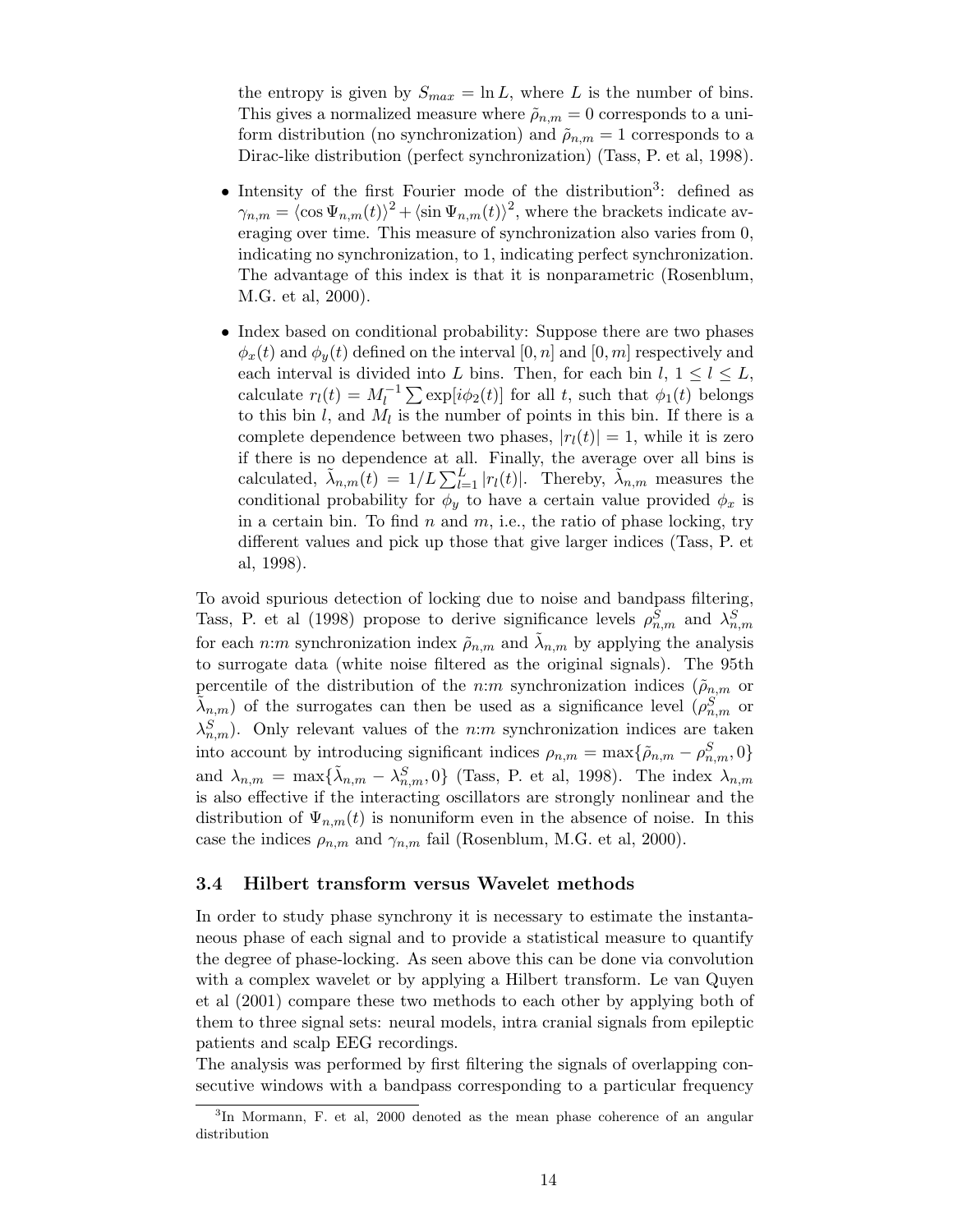component. Then the instantaneous phase of each filtered window was extracted by means of wavelet convolution or using the Hilbert transform and finally the stability of the phase-locking was characterized by three measures: standard deviation of the phase differences over the unit circle, the Shannon entropy of the phase differences, and the mutual information of the phases, as defined before. In order to avoid spurious detection of synchrony due to noise and bandpass filtering, a significance level is again derived by applying the analysis to surrogate data, here white noise filtered as the originals, as described before (Le van Quyen, M. et al, 2001).

Their study has shown that the differences between the two methods are minor and only manifest themselves for small windows of observation. As their computational cost is also comparable, Le van Quyen et al (2001) conclude that they are fundamentally equivalent for the study of neuro-electrical signals. This equivalence can be understood by looking at the similarities between both methods. Both methods are restricted to narrow frequency bands, the "'signals are both convolved with a functional with decaying flanks to extract the instantaneous phase"', and both methods use some kind of statistical measure using surrogate data to avoid the detection of spurious synchronization. This indicates that numerical problems become a decisive factor and the PLV then proved to be computationally more efficient in their study (Le van Quyen, M. et al, 2001).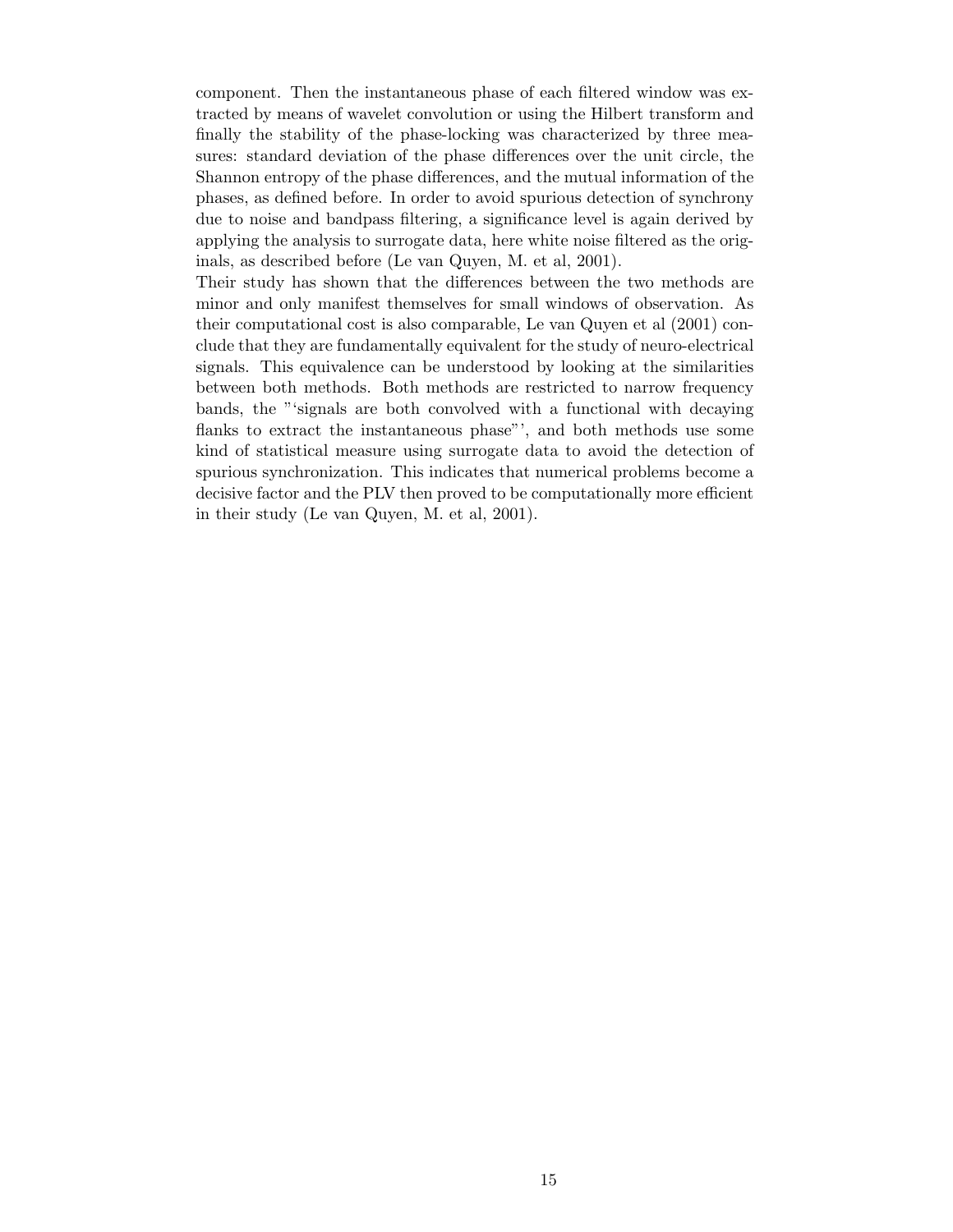# 4 Frequency Flow Analysis

While the methods mentioned above were based on estimations of the stability of the phase difference between pairs of signals over a time window, within successive frequency bands, Rudrauf et al  $(2006)$  introduce a new approach to study the dynamics of brain synchronies; frequency flow analysis (FFA). In the approaches described above, phase synchrony was measured over a window of time by means of several statistical dependence measures and by repeating this for several frequencies the relevant spectrum could be covered. However, such approaches to phase synchrony have some limitations.

First, only synchrony between pairs of signals can be directly studied. Therefore the calculation has to be done for each possible pair, which for  $n$  signals means  $(n^2 - n)/2$  signal pairs. Another possible limitation comes from the assumption of local frequency stationarity of the phase coupling, especially since time integration is computed within a fixed, narrow frequency band. "'This procedure can mask phenomena of phase synchronization whose frequency of synchronization varies continuously through time"' (Rudrauf, D. et al, 2006), which is the type of synchronization, with frequency nonstationarity, that can be observed in brain signals. These approaches also do not allow precise description of patterns of convergence to and divergence from periods of synchronization, which involve frequency instability within some participating oscillators. Finally, these methods may be insensitive to very brief periods of phase locking and phase scattering, because a window of time integration of significant length is used (Rudrauf, D. et al, 2006).

The FFA approach exploits the relation between phase locking and frequency locking in a nonstatistical sense and looks for continuous periods of identical instantaneous frequencies between signals, which is then equivalent to continuous periods of phase synchrony. This relation will overcome the limitations of the other approaches, but applies only in cases in which periods of phase synchrony are not affected by a high level of noise on the phases. Techniques based on this relation are not able to detect statistical phase locking, such as described before, for cases where strong noise and phase slips affect the phase difference.

Nevertheless, brain signals such as from EEG and MEG frequently show weakly chaotic behaviour, with clear time and frequency bounded oscillations. Thereby Rudrauf, D. et al (2006) justify to look at periods of phase locking with moderately low noise for which the relationship between phase locking and frequency locking can be usefully applied. "'The use of the relationship between phase and frequency locking depends on the ability to separate signal components that have a compact spectral representation, for which instantaneous phase and frequency are meaningful"' (Rudrauf, D. et al, 2006). The methods described before used band pass filtering, whereas this method employs a ridge algorithm to extract intrinsic simultaneous frequency components from the signal, with possibly time varying spectra.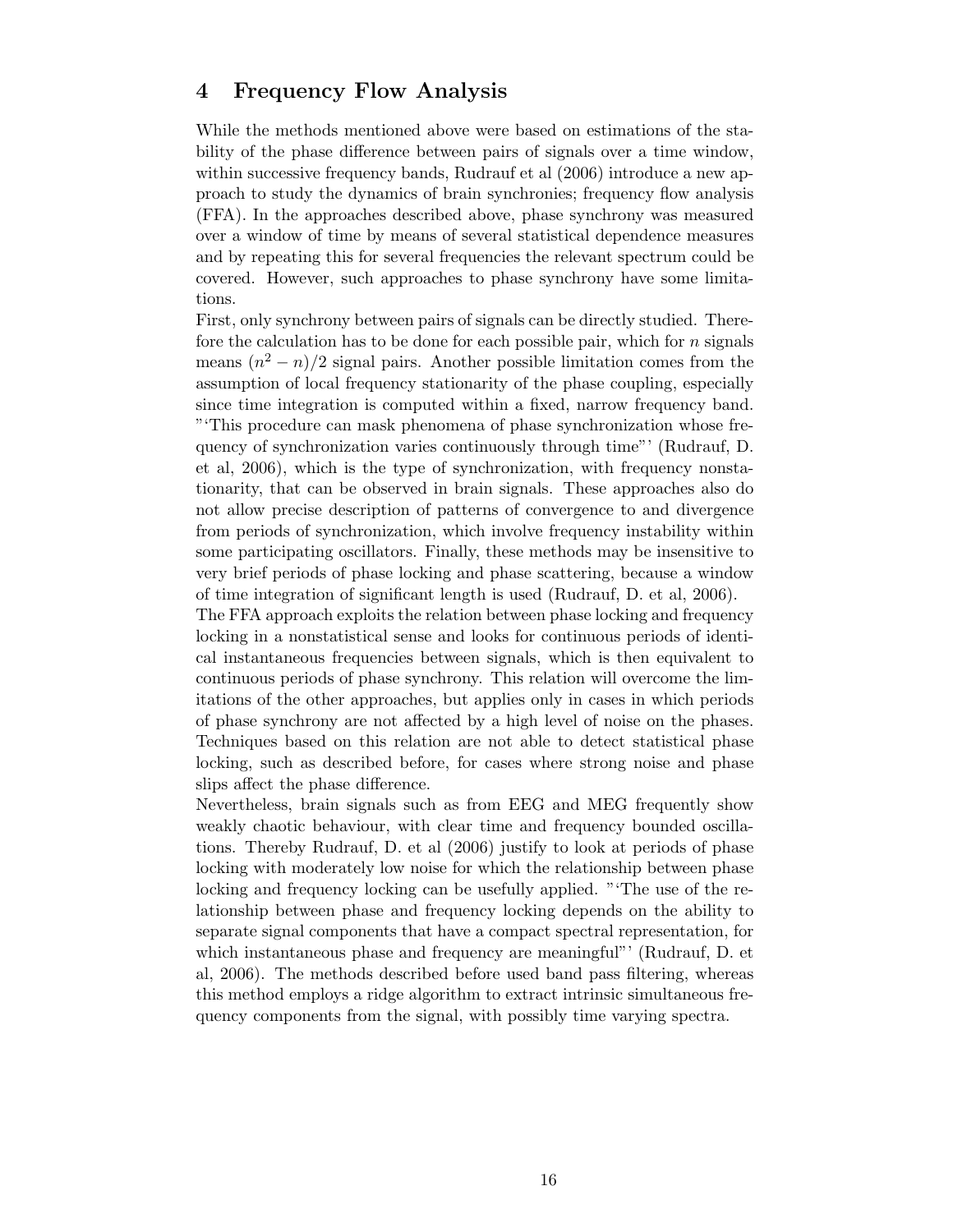#### 4.1 The method

For a given signal  $x_i(t)$ ,  $n = 1, ..., N$ , where n indexes the recording channel,  $x_n(t)$  can be transformed in its analytic form (Rudrauf, D. et al, 2006)

$$
z_n(t) = a_n(t) * \exp[i\phi_n(t)], \qquad (25)
$$

where the amplitude  $a_n(t)$  and the instantaneous phase  $\exp[i\phi_n(t)]$  appear as two independent variables. Real signals which reflect a linear mixture of underlying oscillators, often include multiple spectral components so that  $z_n(t) = \sum_k a_{nk}t) * \exp[i\phi_{nk}(t)]$ , as well as noise. The time-frequency decomposition of  $z_n(t)$  can be obtained using wavelet convolution or, after careful band pass filtering, the Hilbert transform as shown before.

A frequency flow  $\Omega_n(\Delta t)$  is defined as a sequence of instantaneous frequencies continuously defined in the time-frequency plane during a time window  $\Delta t$ . Consider two periodic oscillators  $(x, y)$  which are phase synchronous during a period  $\tau \subset \Delta t$  with frequency flows defined during  $\Delta t$ . In the case where  $n : m = 1$ , a common frequency flow  $\Omega_{x,y}$  will appear reflecting the 1 : 1 phase synchronization. In the general case of  $n : m$  synchronizations,  $n : m$  relationships between frequency flows will be observed (figure 2B) (Rudrauf, D. et al, 2006).

In most methods proposed the possibility of having synchronization at time varying frequencies is not included. However, a constant phase difference and a constant frequency in which the phase synchrony is observed are two independent phenomena. Consider two oscillators  $(x, y)$  with the same initial instantaneous frequencies. When the instantaneous frequencies vary over time with the same rate, the difference between the phases still remains constant, indicating the presence of phase-synchrony. Two oscillators with such a continuous common instantaneous frequency  $\omega_{x,y}^4$ , that changes through time according to a common continuous function  $\ddot{\omega}_{x,y}(t) = \ddot{\phi}_{x,y}(t) = f(t)$ , exhibits phase synchrony with a nonstationary frequency (figure 2B). Phase synchrony with stationary frequency exists when the common instantaneous frequency  $\omega_{x,y}$  between two oscillators is constant through time. Two oscillators with different eigenfrequencies are  $n : m$  phase synchronous if during a period  $\Delta t$ ,  $\omega_x(t)/\omega_y(t)$  approximately has a ratio n : m and the angular acceleration is zero (Rudrauf, D. et al, 2006).

If k oscillators are mutually phase synchronous over a period of time, all the  $(k^2-k)/2$  phase differences within the ensemble will be constant. The phase differences from pair to pair can be different, but the instantaneous phases of all  $k$  oscillators will have the same angular speed. Therefore the oscillators will all posses a common instantaneous frequency  $\omega_{1,\dots,k}$  and hence will all participate in the same frequency flow  $\Omega(f, t)$ . By looking at the space of frequency flows, instead of the phase of phase differences, "'a synchrony assembly is defined by a common continuous trajectory in the space of the instantaneous frequencies, i.e., a common frequency flow of minimal duration  $\Delta t$ "'. The size of this space is no longer  $(n^2 - n)/2$ , but only n (Rudrauf, D. et al, 2006).

In the methods proposed above the instantaneous frequency  $\omega(t)$  was defined as the positive derivative of its instantaneous phase  $\phi(t)$ , which was

<sup>4</sup>For notational convenience the instantaneous frequency, .i.e., the angular speed divided by  $2\pi$  is now denoted by  $\omega$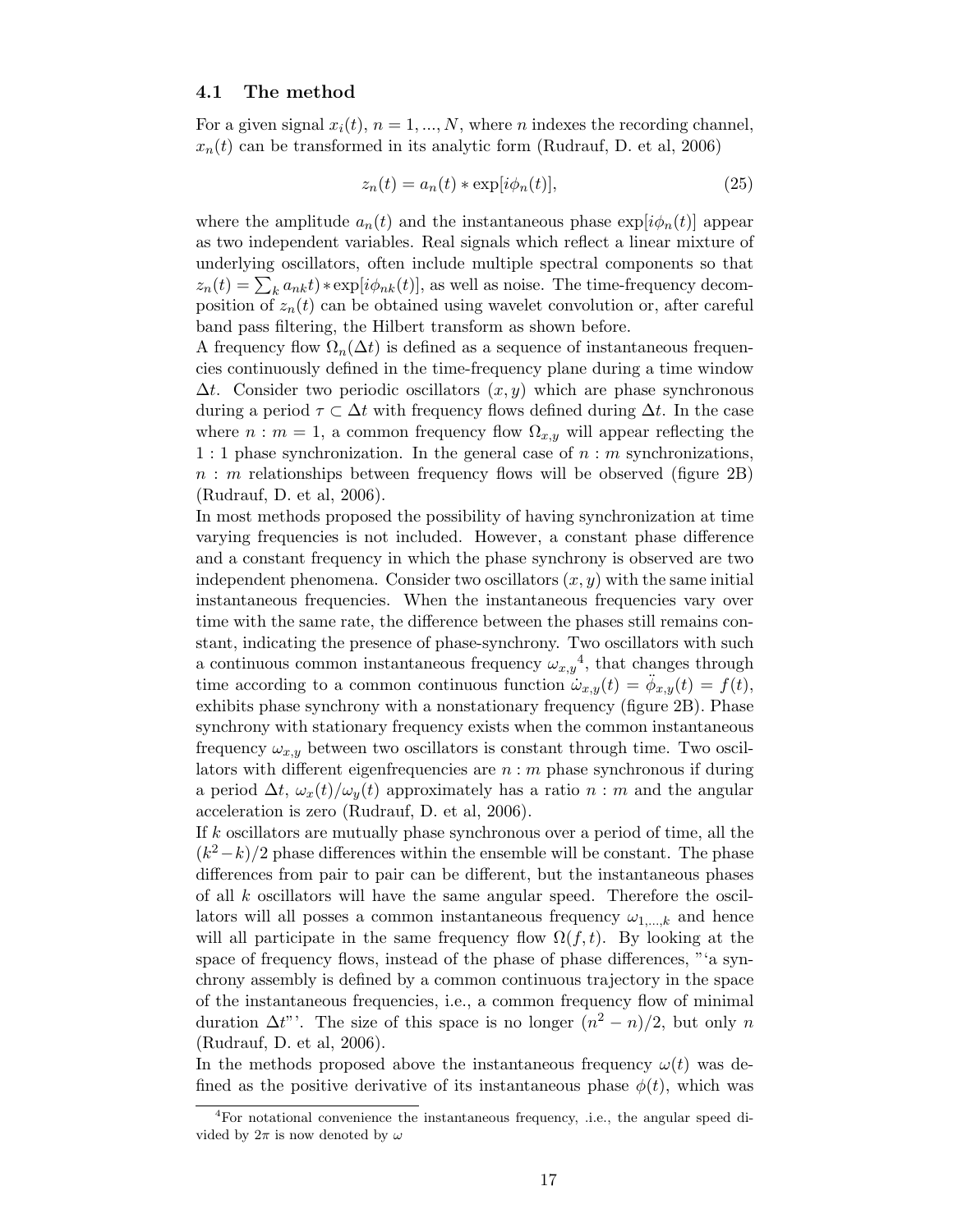derived from the analytic form of the signal, obtained using a wavelet or Hilbert transform. However, Rudrauf, D. et al (2006) remarked that real signals such as brain signals, often contain multiple simultaneous spectral components, as well as noise. The frequency of these spectral components may vary in time and the noise is generally distributed over a broad frequency band. Therefore defining the instantaneous frequency as above is in this case meaningless.

One way to overcome the problem is to denoise and separate these multiple spectral components using a time-frequency deconvolution, such as wavelet decomposition. Le van Quyen, M. et al (2006) remark that it has been mathematically demonstrated that instantaneous frequencies can be estimated by computing the ridges, i.e. the local maxima, of the time-frequency decomposition.



Figure 2: (Rudrauf, D. et al, 2006) "'(A) Left side: two vectors of instantaneous phases in the unitary circles. Two oscillators are phase synchronous in a given frequency band if their phase differences are conserved through time. Right side: the conservation of the phase difference during a period  $\Delta t$  implies that both oscillators rotate with the same speed, i.e., that they possess the same instantaneous frequency during this period, and conversely. (B) Theoretical diagram of instantaneous frequency versus time for two oscillators. Synchronization does not need to occur at a stationary frequency. Two oscillators are synchronous if they belong to the same frequency flow during a certain amount of time. The gray scale corresponds to the number of elements with the same instantaneous frequency at a given instant. (C) Generalization to the case of an arbitrary number  $k$ of oscillators constituting a phase synchronous assembly. Left side: conservation of the mutual phase differences. Right side: equivalence with the conservation of a common instantaneous frequency. An ensemble of k oscillators is phase synchronous if they belong to the same frequency flow. (D) Theoretical diagram of instantaneous frequency versus time for five oscillators, illustrating the relation between frequency flows and multivariate synchronization. The gray scale corresponds to the number of elements with the same instantaneous frequency at a given instant."'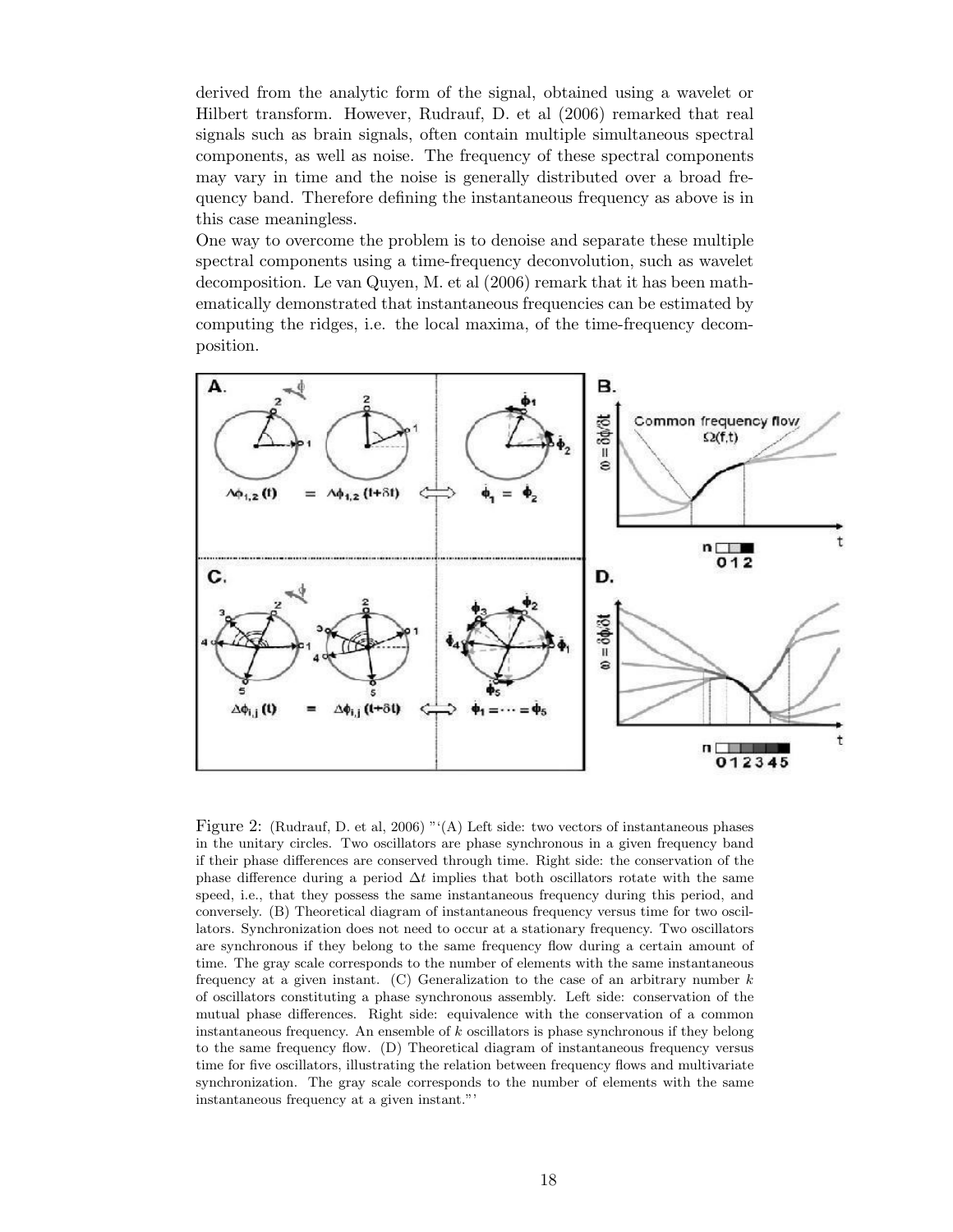## 4.2 The ridge algorithm and Instantaneous Frequency Histograms

This algorithm, introduced by Rudrauf, D. et al (2006), estimates the distribution of instantaneous frequencies of a signal of the form  $\sum_n a_n(t) \exp[i \phi_n(t)]$ by computing ridge points, or 'wavelet ridges', where the ridge points are extracted from the analytic wavelet transform (AWT) of the signal. The AWT has the characteristic that it modifies the scale of its time-frequency component so that it can follow the instantaneous frequency of rapidly varying events at high frequency.

By performing a wavelet transform  $Wx(u, s)$ , which uses a translated and scaled Gabor wavelet  $\psi$ , on the signal  $x(t)$ , with u a time and s a scale parameter, the amplitude of  $x(t)$  in a time-scale neighbourhood of  $(u, s)$  is measured. The AWT defines local time-frequency densities in boxes centered at  $(u, \xi)$ , where  $\xi = \eta/s$ ,  $\eta$  being the center frequency of the  $\psi_{u,s}(t)$ . The normalized energy density of the signal at  $(u, \xi)$  can be calculated from this and gives the normalized scalogram of  $x(t)$ . This scalogram reaches its maximum at  $\frac{\eta}{s(u)} = \xi(u) = \frac{d\phi(u)}{dt}$ , which is the instantaneous frequency of the signal. The corresponding points  $(u, \xi(u))$  are called wavelet ridges <sup>5</sup>. This result generalizes to signals of the form  $x(t) = \sum_n a_n(t) \exp[i\phi_n(t)]$ including any number of time varying spectral components as long as the two spectral components are not too close <sup>6</sup>. If they are too close, they interfere, perturbing the ridge pattern. Thus, the set of ridge points in the scalogram at  $u$  are equal to the instantaneous frequencies of the spectral components in  $x(u)$  at u. Since the number of instantaneous frequencies is generally unknown, all the local maxima of the scalogram are detected. In practice, ridge points associated with small amplitudes  $a(u, \xi)$  are removed as potential artifacts of noise variations, or shadows of other instantaneous frequencies. The ridge algorithm provides a high resolution binary map in the time-frequency plane (figure 3A), called the ridgelet transform of the signal, with ones where a significant instantaneous frequency has been found and zeroes otherwise. "'If separable oscillations exist in a multispectral noisy signal, they will appear as frequency flows on the ridgelet transform, i.e., as continuous curves in the time-frequency plane"' (Rudrauf, D. et al, 2006). Considering an ensemble of k sources of brain signals, a binary ridgelet map can be associated with each signal. Given such a set of k ridgelet transforms, periods of phase synchrony between signals can be estimated by taking the summation of the binary maps. The map resulting from the summation of all the individual maps provides an instantaneous frequency histogram (IFH), which reflects the number of synchronous oscillators involved in each common frequency flow at a given time (figure 3A). The chosen frequency interval within one bin of the histogram, corresponding to the frequency bin of the ridgelet transform, defines the local synchrony resolution (Rudrauf, D. et al, 2006).

<sup>5</sup> technical details can be found in (Rudrauf, D. et al, 2006)

<sup>6</sup> a precise definition can be found in (Rudrauf, D. et al, 2006)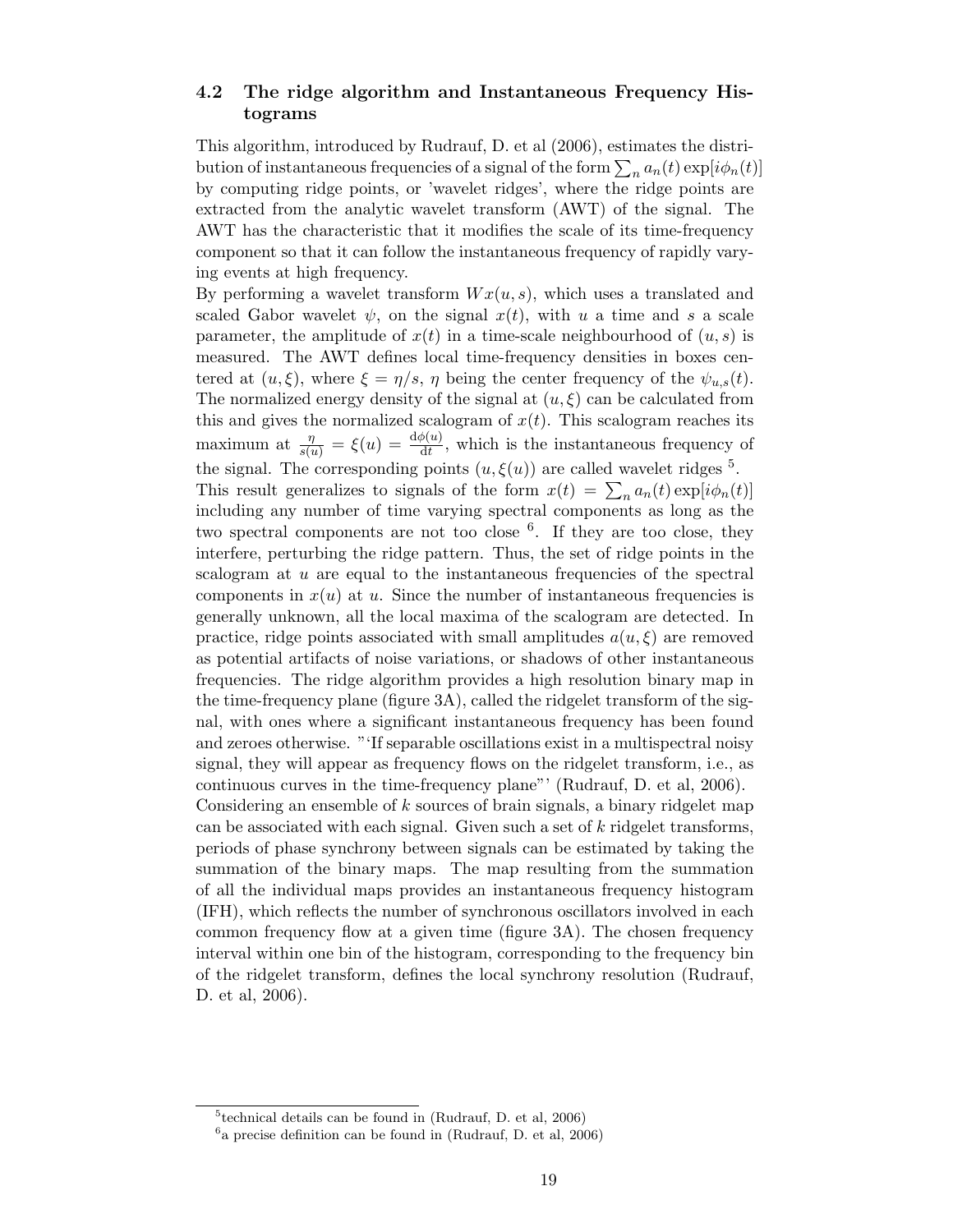

Figure 3: (Rudrauf, D. et al, 2006) "'Frequency locking and statistics. Measure of frequency locking based on the Instantaneous Frequency Histogram IFH. (A) Individual ridgelet maps  $R<sup>i</sup>$  containing frequency flows associated with  $n_c$  measurement channels (step 1) are summed (step 2) in order to build an IFH map (IFH). Eq. (28) is used (step 3) in order to compute the average frequency locking map  $\rho_{av}$  (step 4). In the figure, the coefficient  $\alpha$  stands for  $1/n_c(n_{c-1})n_T$ . The upper frame describes the properties of the local frequency locking calculus within the integration box  $\mathbf{W}(f)$ . Values from the IFH in the boxes are represented for three different configurations of frequency flows relationships  $(a,b,c)$ . The numbers correspond to the number of overlapping frequency flows at  $(t,f)$ ; 0 and 1 corresponding to cases where no or only one frequency flow is present. The three lower rows of numbers below the boxes demonstrate the properties of the measure. (B) The  $R<sup>i</sup>$  maps are resampled using tiling and permutation, in order to generate  $N_{perm}$  random IFHs (steps 12), i.e., maps  $\text{IFH}^{*(J)}$ , and corresponding  $\rho_{av}^{*J}$  (step 3),  $J = 1, ..., N_{perm}$ . The maxima of the set  $\rho_{av}^{*J}$  are used to generate the map  $\theta(t,f)$ , which serves to threshold  $\rho_{av}$  (step 5). Values  $\rho_{av}(t, f)$  above  $\theta(t, f)$  have less than  $1/(N_{perm} + 1)$  chance to occur as a result of the randomization process."'

#### 4.3 Measure of frequency locking

Frequency locking of signals along a certain time-frequency path will maximize the corresponding IFH within in the considered time period. But since the IFH measures coincidences of instantaneous frequencies, it does not take the stability of the coincidences between individual frequency flows through time into account, and therefore does not provide a true measure of frequency locking. Thus, a local time integration is necessary to guarantee that superimposition between frequency flows is conserved during a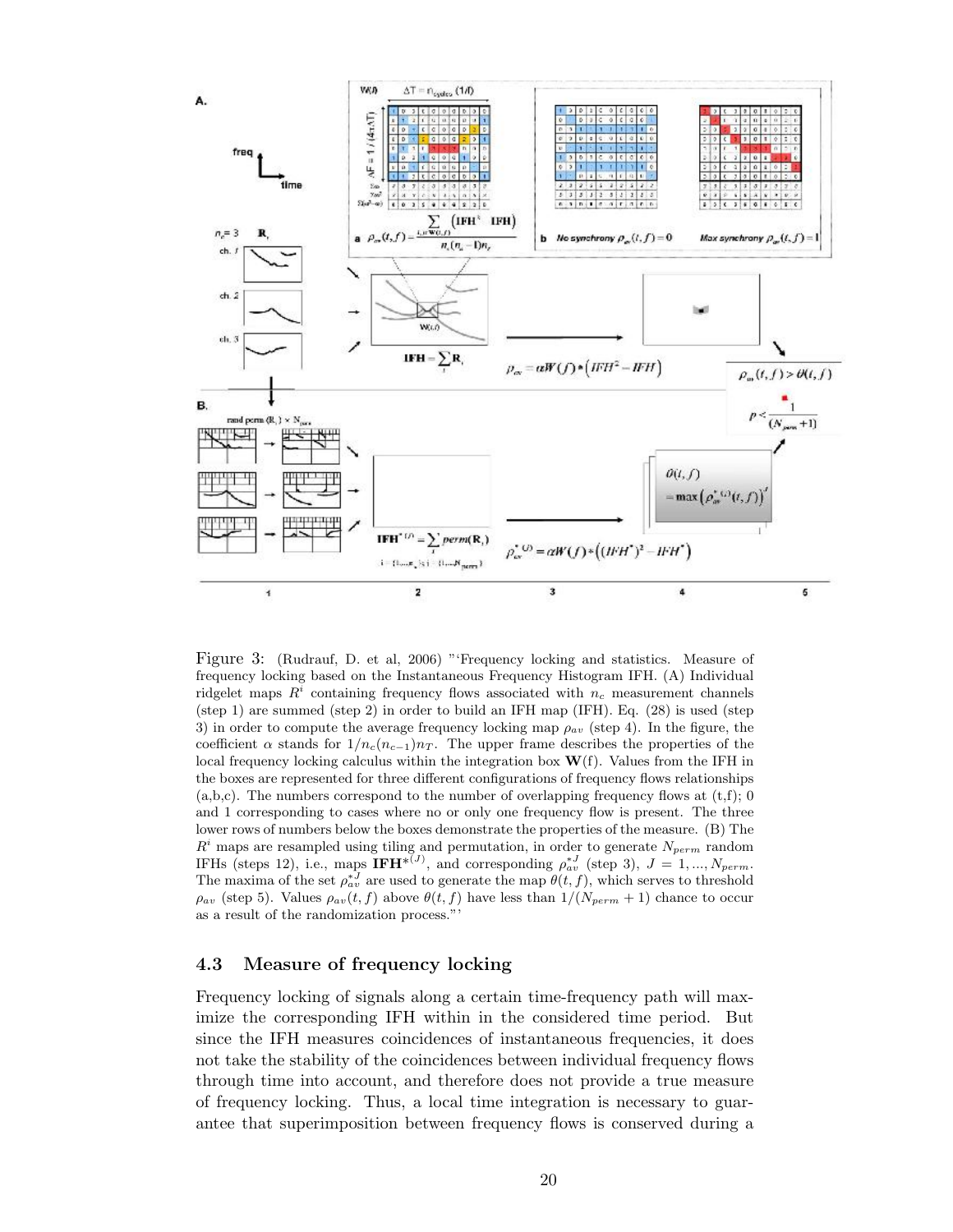relevant time period. Time integration is difficult because since frequency flows can have many different orientations in the time-frequency plane, the coincidence between frequency flows has to be integrated in 2D, through time and frequency (Rudrauf, D. et al, 2006).

The approach proposed by Rudrauf, D. et al (2006) exploits the relationship between the IFH and the average pairwise correlation among the binary vectors representing a region of the frequency flow map, which arises from the fact that a frequency flow within a sufficiently small region of the timefrequency plane can be represented as a binary vector.

Let  $\mathbf{x}_i = \omega_i(W)$  and  $\mathbf{x}_j = \omega_j(W)$  be a pair of vectors with binary elements representing the frequency flows associated with a pair of channels  $(i, j)$  defined in a local time-frequency box  $\mathbf{W}(\Delta F, \Delta T)$ ; with  $\Delta F$  the frequency range for integrating the flows during time  $\Delta T$ . The correlation between  $x_i$  and  $x_j$  gives a measure that reflects the degree of coincidence within W. The average correlation between all the pairs of locally defined frequency flows amongst the channels is used in order to have a measure for the whole population of signals.

The average pairwise correlation  $\rho_{av}$  between the binary vectors representing the frequency flows in  $W$  is defined by (Rudrauf, D. et al, 2006):

$$
\rho_{av} = \frac{1}{n_c(n_c - 1)} \left[ \sum_{i,j} \frac{\mathbf{x}_i^T \mathbf{x}_j}{\mathbf{x}_i \mathbf{x}_j} - n_c \right]
$$
(26)

where  $n_c$  is the total number of channels and  $\rho_{av}$  varies between 0 and 1. In this equation, for channels not contributing to the frequency flow  $W$  the correlation is undefined.

By making some simplifying assumptions <sup>7</sup> on this average pairwise correlation laborious pairwise computation is avoided and the calculation of the average interchannel correlation directly from the IFH is possible. The full time-frequency map of average correlation can now be computed by convolving an adaptive window  $W(f)$  with the difference of the squared IFH and IFH (Rudrauf, D. et al, 2006):

$$
\rho_{av} = \frac{1}{n_c(n_c - 1)n_t(f)} W(f) * (IFH^2 - IFH)
$$
\n(27)

The size of  $W$  is chosen to be a function of the central frequency  $f$  in the region of the IFH where it is applied. The width of the time integration is defined as  $\Delta T = n_{cycles}(1/f)$ , and  $\Delta f = 1/(4\pi\Delta t)$ .

This convolution treats absence of frequency flows corresponding to channels that are not represented within the integration box as noncorrelated frequency flows. Here the average pairwise correlation is normalized by the total number of channels, and hence strong synchronization between a few channels will lead to small average correlation. A measure which is independent of the number of channels involved and which is more sensitive to synchronization between small groups of channels and less sensitive to weak synchronization among large groups of channels can also be obtained. This can be done by substituting  $n_c$  by the number of channels actually represented in the integration box  $W$ , giving a local average, which is defined only for regions of the IFH containing two or more contributing channels.

 $7$ technical details can be found in (Rudrauf, D. et al, 2006)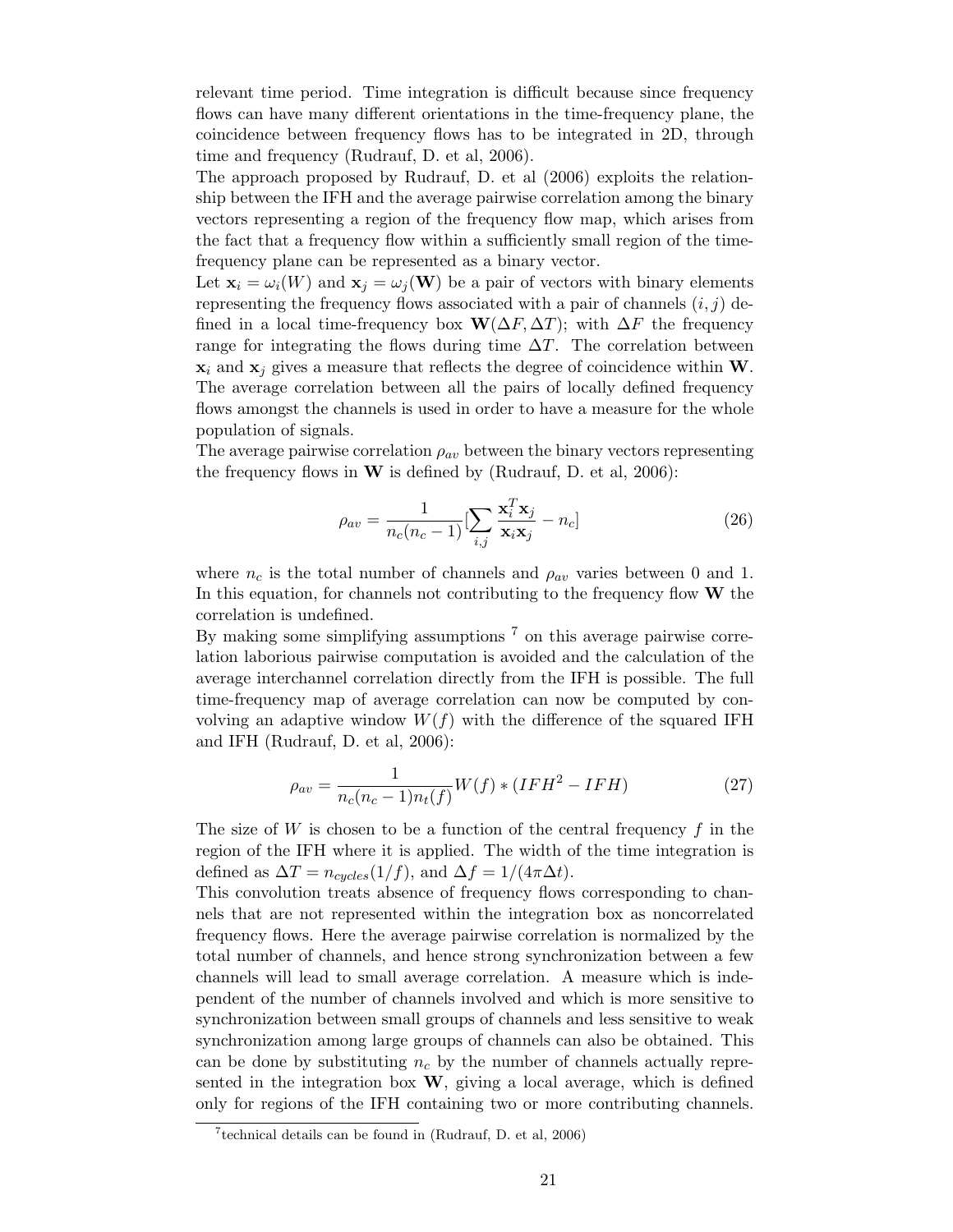By combining the use of the average and local average pairwise correlations a differentiation can be made between conditions in which a few channels are highly synchronized and in which many channels are weakly synchronized (Rudrauf, D. et al, 2006).

#### 4.4 Statistical approach

To avoid detecting spurious synchronization and take into account the presence of noise statistical resampling methods can again be used to test the significance of the observed frequency flows. It is important to preserve some of the time-dependent as well as frequency-dependent properties of the measures while performing the statistical test. Rudrauf, D. et al (2006) use a bootstrap approach in which blocks of the time-frequency plane are permuted across time. "'Within each frequency band, blocks of dimension  $\Delta f \times \Delta t$ , are randomly permuted across time, so that the instantaneous frequency distribution and part of the autocorrelation of the frequency flows are preserved whereas the phase relationship between the individual channels are randomized."'

Permutations are calculated for each ridgelet map associated with a given channel and randomized average frequency locking maps are computed from the IFHs of the bootstrapped data (figure 3B) The maximum of these frequency locking maps at each time-frequency point is used to build a map of maximal random synchronization, which gives a threshold of significance for the observed average interchannel correlation  $\rho_{av}$ . With this threshold the probability of observing a given value of  $\rho_{av}$  by chance can be estimated and the statistical test can thus be performed (Rudrauf, D. et al, 2006).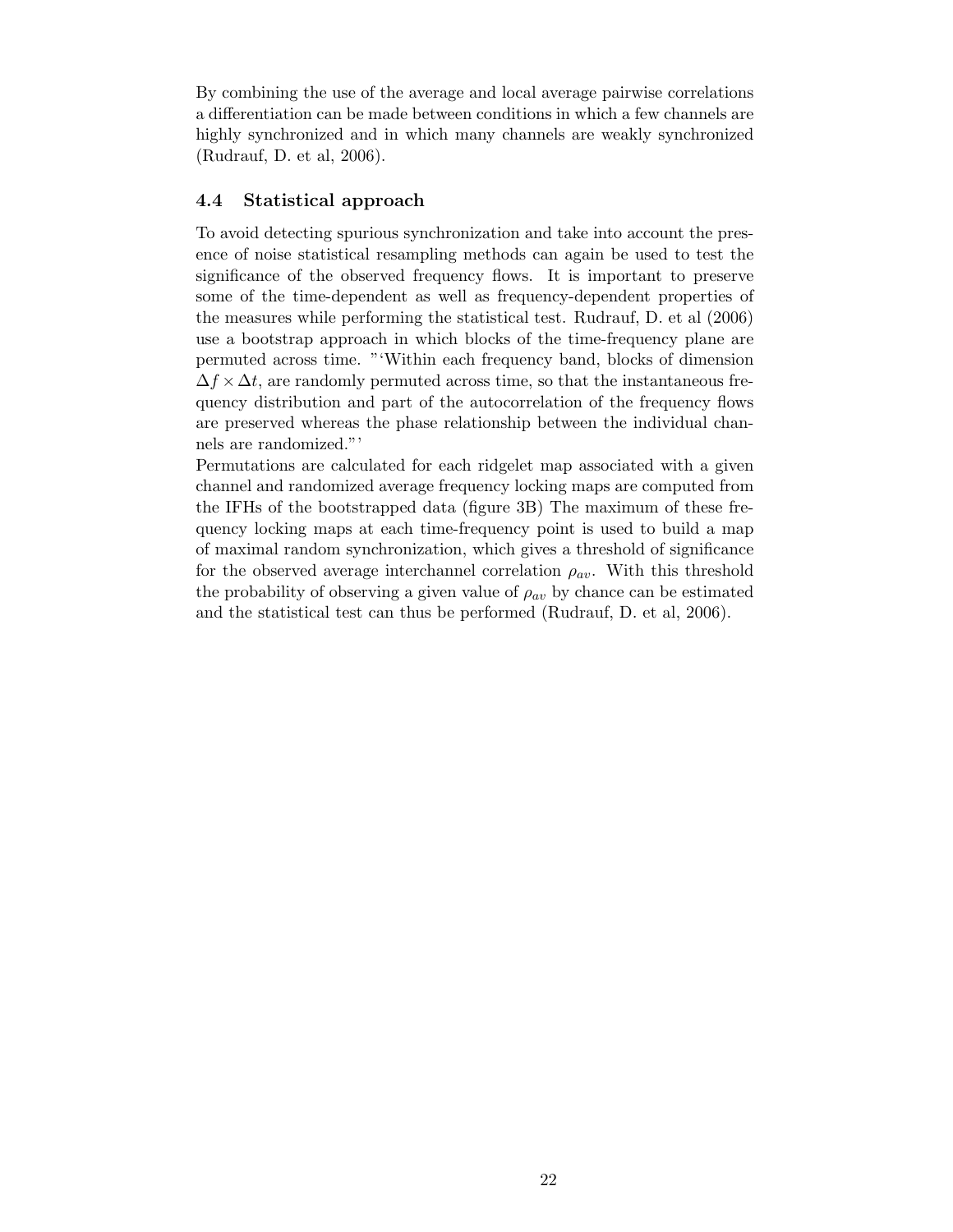# 5 Discussion

Several widely used methods to measure synchronization have been described and compared. Direct methods measuring coherence in linear and nonlinear systems, statistical and information-theoretical methods using the notion of phase synchronization, where the phase is extracted by wavelet convolution or the Hilbert transform, and frequency flow analysis. All these described methods can be used to detect bivariate synchronization, i.e., synchronization between two signals, whereas frequency flow analysis has the advantage that it can also directly detect multivariate synchronization, i.e., synchronization between an arbitrary number of signals. Examination of multivariate synchronization using bivariate synchronization measures has to be done by repeated pairwise analysis, which can become incomprehensible when the number of links increases. Also, using bivariate methods, "'the covariance structure of the synchronous ensemble present in the data is not accounted for, and direct information about large-scale coherent integrative dynamics across space and time, as observed in spatially extended coupled nonlinear systems, is not provided"' (Le van Quyen, M. et al, 2006).

These types of characterizations of methods might be used in order to decide which approach to use in an experimental situation. However, one should also be careful when using these measures. While Dauwels, J. et al (2010) recently discussed some synchrony measures and made a quite clear distinction between measures for stationary and nonstationary and linear and nonlinear systems, often these cases are not differentiated and limitations on the methods are not very clear.

The coherence measure for instance has several limitations. Quian Quiroga, R. et al (2008) remark that these measures can only be used to measure bivariate linear synchronization, while Lachaux, J. et al (1999) state that coherence measures also assume stationarity in time or across trials; an assumption of which nothing is mentioned in Quian Quiroga, R. et al. (2001). This assumption however implies that the coherence measure can only be applied to stationary signals. Further Lachaux, J. et al (1999) note that "'coherence also increases with amplitude covariance, and the relative importance of amplitude and phase coherence in the coherence value is unclear"', which makes it an inadequate measure is case of varying amplitudes since it does not quantify phase relationships. Rosenblum, M.G. et al (1998) remark that "'as the data are practically always nonstationary, the application of traditional techniques such as cross-spectrum and cross-correlation analysis or nonlinear characteristics like generalized mutual information has its limitations"'.

The proposed methods exploiting the concept of phase synchronization, while using a wavelet convolution or Hilbert transform to extract the instantaneous phase, are able to deal with nonstationarity of couplings in the brain. Because of the separation between phase and amplitude these measures also cope with the possibly independent and varying amplitudes. The limitation of this method comes from the assumption of local frequency stationarity of the phase coupling. An integration time window  $\Delta t$  is used within each frequency band as a criterion of stability of the phase synchrony. This onedimensional integration is performed within a narrow frequency band and thereby assumes a minimal frequency stability, which limits the possibility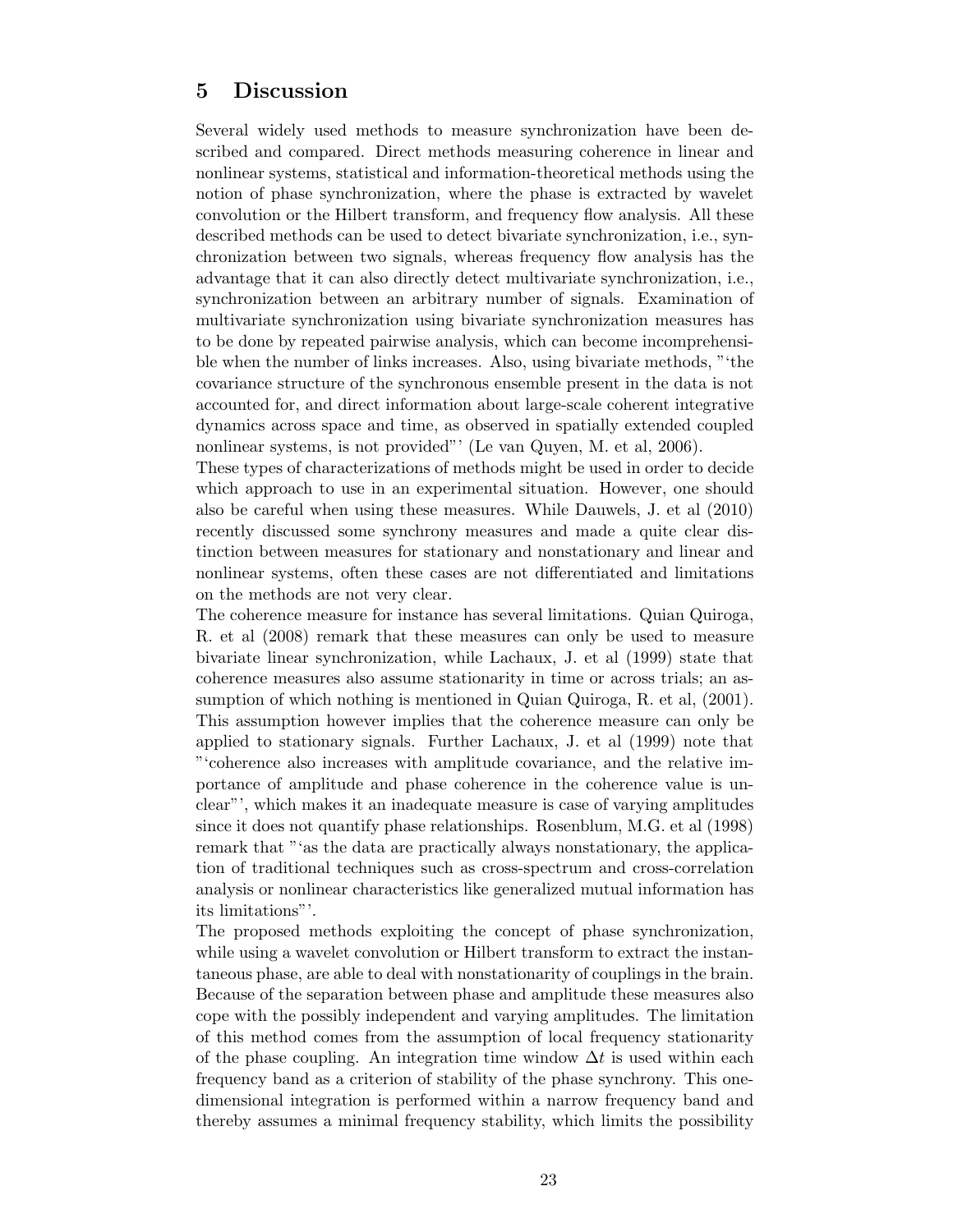of detecting phase synchrony with nonstationary frequency. The approach of frequency flows also uses a time integration window in order to assess a minimal stability of the coincidence between frequency flows, but since the signal here was integrated through the time-frequency plane, nonstationary frequencies are also taken into account (Rudrauf, D. et al, 2006).

The limitation in the method of frequency flows arises when noise is present, in which case one can only speak of phase synchrony in a statistical sense. Detecting phase synchrony using the criteria of frequency locking can overlook cases of statistical phase locking, since it is a deterministic approach which does not make use of the distribution of the phase differences. In Tass, P. et al (1998) a differentiation is made between weak and bounded noise, in which in the synchronous state the relative phase fluctuates around some constant value, and the condition of frequency locking is still fulfilled, and strong noise which can cause phase slips, and where synchrony can only be treated in a statistical sense. Still, Rudrauf, D. et al (2006) remark that the deterministic nature of many simple behaviours leads one to suppose that brain correlates must exist which exhibit similarly deterministic patterns. "'Such an assumption is implicit in any method relying on averaging of brain signals, in which deterministic patterns emerge through the attenuation of noise. An implicit but central goal in the study of the brain responses is the identification of signals and patterns that more directly and reliably, i.e., noiselessly, reflect cognitive and perceptual states; precisely such a correlate is sought in the study of phase-synchrony. It remains to be clearly demonstrated whether phase synchrony can or cannot be useful in this respect, and doing so awaits sufficiently advanced techniques of analysis"'(Rudrauf, D. et al, 2006).

However, also the approaches using statistical notions of phase synchronization suffer from noise. For noisy phases, difficulties arise because strong noise can cause phase slips, i.e., rapid jumps of the relative phase, and the derivative of the phase of the signal may take negative values thus misleading the interpretation of instantaneous frequency (Le van Quyen, M. et al, 2006). Therefore one has to be careful when applying these methods to experimental data with a considerable amount noise. Often the issue of noise is mentioned when introducing or describing the used methods for synchronization measurement, but there are also cases where nothing is mentioned about the issue of noise. This also accounts for the notion of nonstationarity and nonlinearity. For instance Doesburg, S.M. et al (2007) do mention the problem of volume conductivity and the influence of the reference-electrode on synchrony, while nothing is mentioned about general noise, stationarity or linearity issues. Rossberg, A.G. et al (2004) do address the issue of noise and mention nonlinearity, but do not include the issue of stationarity.

Attention should also be paid to the type of statistical validation that has been performed. Permutation and bootstrapping of signals would be a good validation since it preserves the characteristics of the original signals, but just randomizes the order. In the testing of the coherence measures and also in some of the tests using surrogate data, like IID1 and IID2 used by Palu $\check{s}$ , M. (1997) and the surrogate data used by Le Van Quyen, M. et al (2001), the statistical test is based on comparison with white noise signals. Since neural signals are not white noise signals the  $H_0$  hypothesis might be too strong and too easily rejected (Lachaux, J. et al, 1999), which is probably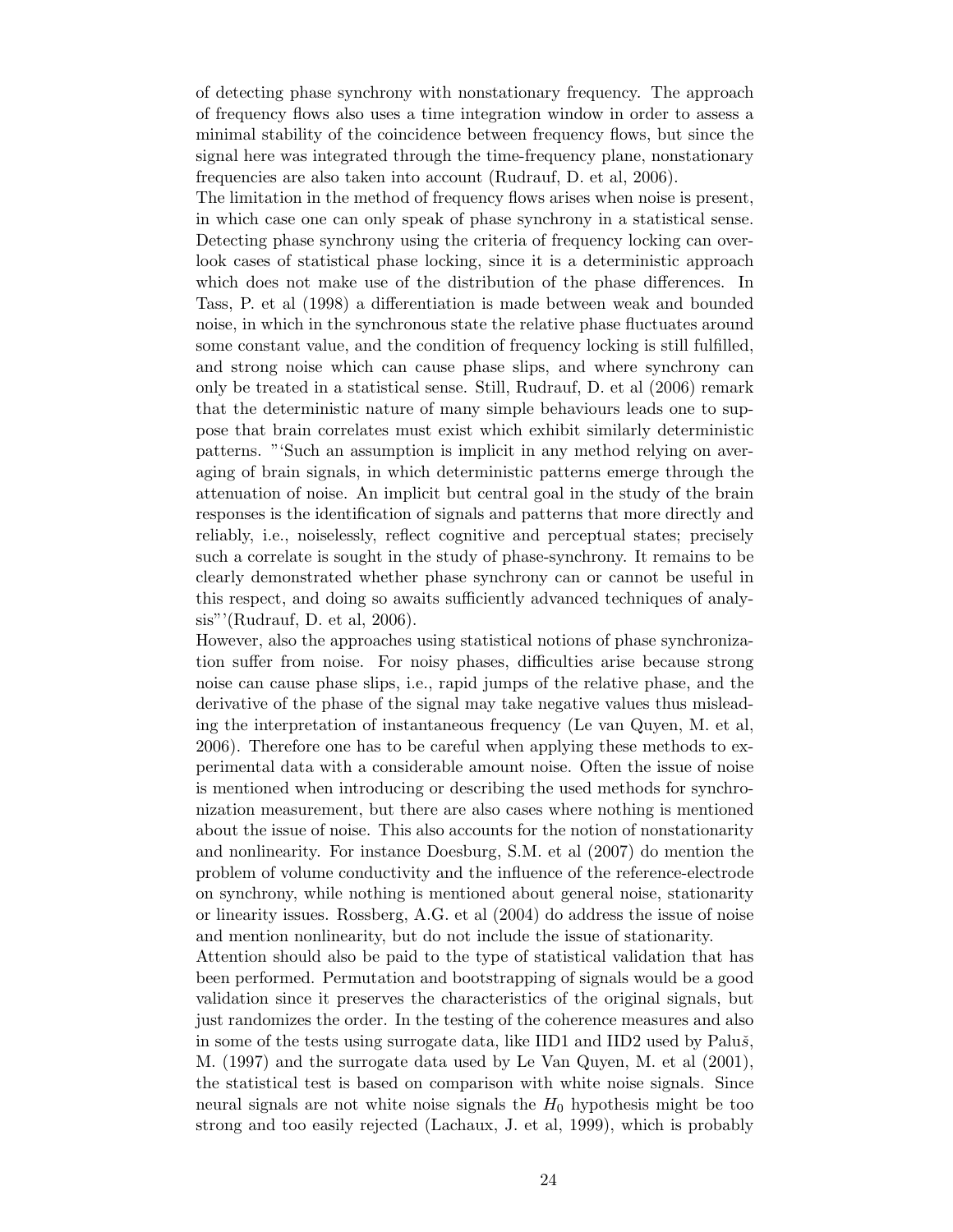why Paluš, M.  $(1997)$  remarks that all the hypotheses of the tests on several types of surrogate data should be rejected.

The issue of linearity is most often avoided when methods for synchronization measurement are proposed. Linear measures are often applied to detect synchrony in nonlinear systems without mentioning this. Rosenblum, M.G. et al (2000) do make a distinction in linear and nonlinear systems when describing the statistical analysis of the relative phase and proposing the information-theoretic measures. In most cases however, measures exploiting the Hilbert transform or wavelet convolution, which assume linearity, are easily applied to nonlinear systems without even remarking the issue, probably by assuming a general notion of phase synchrony for all systems. However, phase synchronization requires different conditions for every type of system, or as Le Van Quyen, M. et al (2001) remark: "'a conceptually clear and applicable extension of the definition of phase synchrony to all types of nonlinear systems remains to be done"'.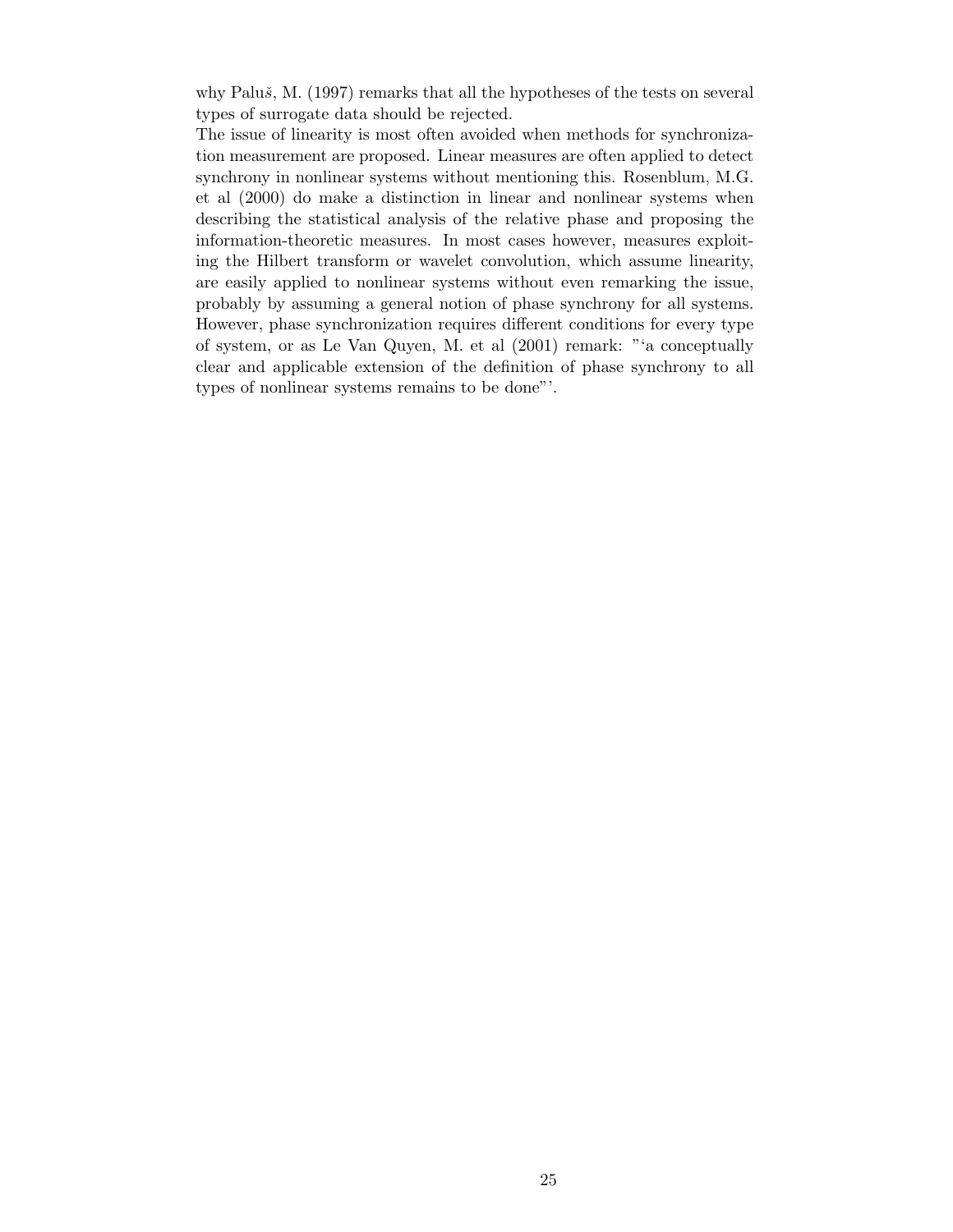## 6 References

- 1 Lachaux, J. et al, 1999, Measuring phase synchrony in brain signals, Human Brain Mapping 8, 194-208.
- 2 Rudrauf, D. et al, 2006, Frequency flows and the time-frequency dynamics of multivariate phase synchronization in brain signals, NeuroImage 31, 209-227.
- 3 Doesburg, S.M. et al, 2007, Large-scale gamma-band phase synchronization and selective attention, Cerebral Cortex 18, 386-396.
- 4 Le Van Quyen, M. et al, 2006, Exploring the dynamics of collective synchronizations in large ensembles of brain signals, Journal of Physiology, Paris 100, 194-200.
- 5 Kreuz, T. et al, 2007, Measuring synchronization in coupled models: a comparison of different approaches, Physica D 225, 29-42.
- 6 Paluš, M., 1997, Detecting phase synchronization in noisy systems, Physics letters 235, 341-351.
- 7 Lachaux, J. et al, 2000, Studying single-trials of phase synchronous activity in the brain, International Journal of Bifurcation and Chaos, Vol. 10, No. 10, 2429-2439.
- 8 Tass, P. et al, 1998, Detection of n:m phase locking from noisy data, Physical review letters, Vol. 81, No. 15, 3291-3294.
- 9 Rosenblum, M.G. et al, 2000, Detection of phase synchronization from the data: application to physiology, AIP Conference Proceedings, vol. 502, iss. 1, 154-161.
- 10 Rossberg, A.G. et al, 2004, Phase synchronization from noisy univariate signals, Physical Review Letters 93.
- 11 Le Van Quyen, M. et al, 2001, Comparison of Hilbert transform and wavelet methods for the analysis of neuronal synchrony, Journal of Neuroscience methods 111, 83-98.
- 12 Dauwels, J. et al, 2010, A comparative study of synchrony measures for the early diagnosis of Alzheimer's disease based on EEG, Neuroimage 49, 668-693.
- 13 Quian Quiroga, R. et al, 2001, On the performance of different synchronization measures in real data: a case study on EEG signals, Chaotic Dynamics, September 2001, 1-32.
- 14 Rosenblum, M.G. et al, 1998, Analysing synchronization phenomena from bivariate data by means of the Hilbert transform, Nonlinear Analysis of Physiological Data, 91-99.
- 15 Mormann, F. et al, 2000, Mean phase coherence as a measure for phase synchronization and its application to the EEG of epilepsy patients, Physica D 144, 358-369.